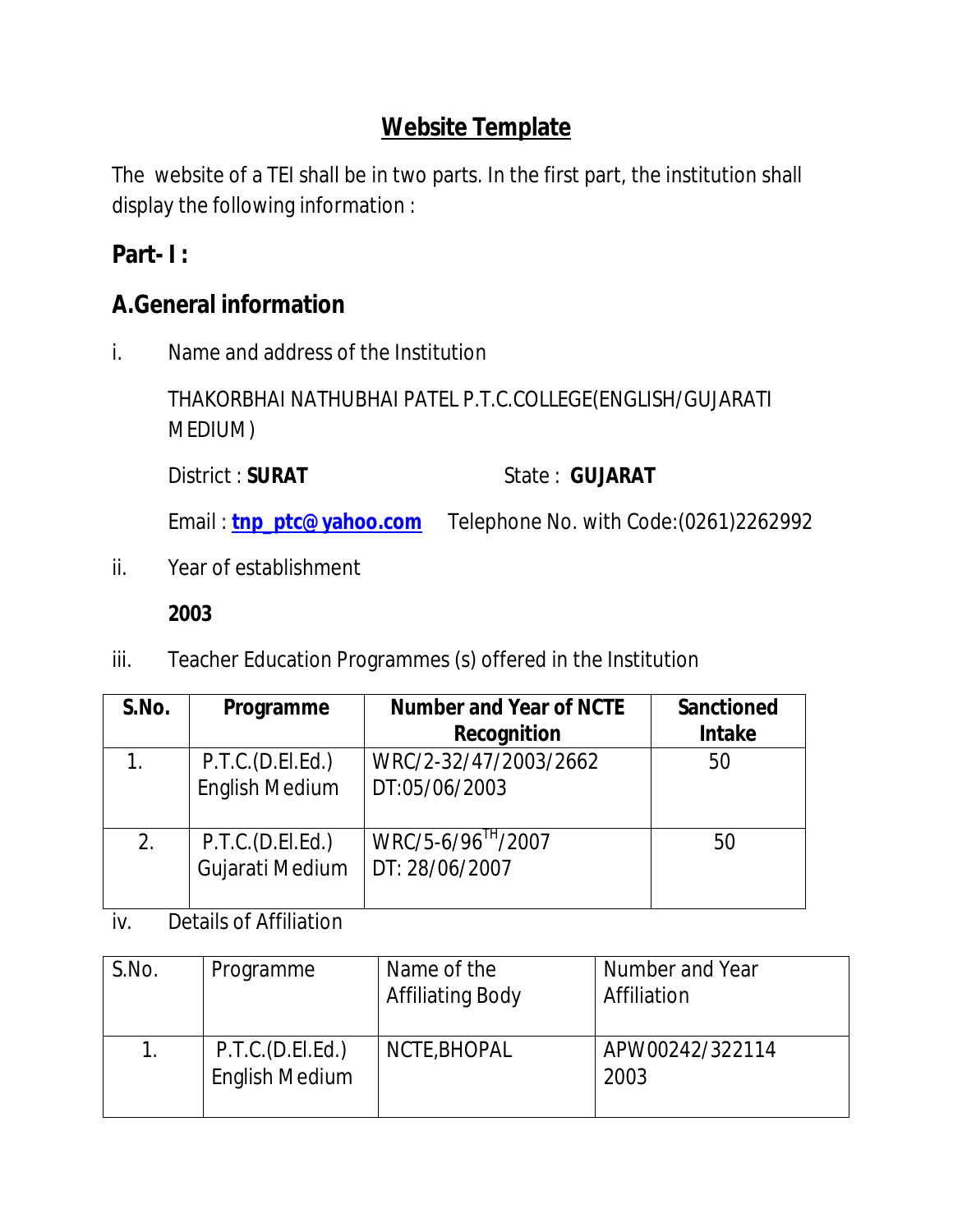| P.T.C.(D.E.I.Ed.) | NCTE, BHOPAL | APW02169/322114(Addl.) |
|-------------------|--------------|------------------------|
| Gujarati Medium   |              | 2007                   |
|                   |              |                        |

v. Status Affiliation

- Permanent / Temporary Permanent
- In the case of Temporary Affiliation, it is valid up to ………………………

vi. Type of Management (Mark which is applicable)

- University Department ( State University / Central University/ Deemed University / Private University)
- Government Institution
- Government aided Institution
- Self- financing Institution **√**

vii. In the case of Government aided or Self- financing Institution, mention if the institution is managed by Registered Trust.

- Registered Society
- Registered Trust
- Company Registered under Section 25 of the Companies Act

viii. Status of the Institution ( Mark which is applicable)

- Independent Institution offering only Teacher Education Programme (s)
- Department in a Composite Institution offering UG/PG Programmes in various disciplines
- ix. Institution meant for
	- a. Males only
	- b. Female only Gujarati medium
	- c. Co-Educational English medium
- x. Accessibility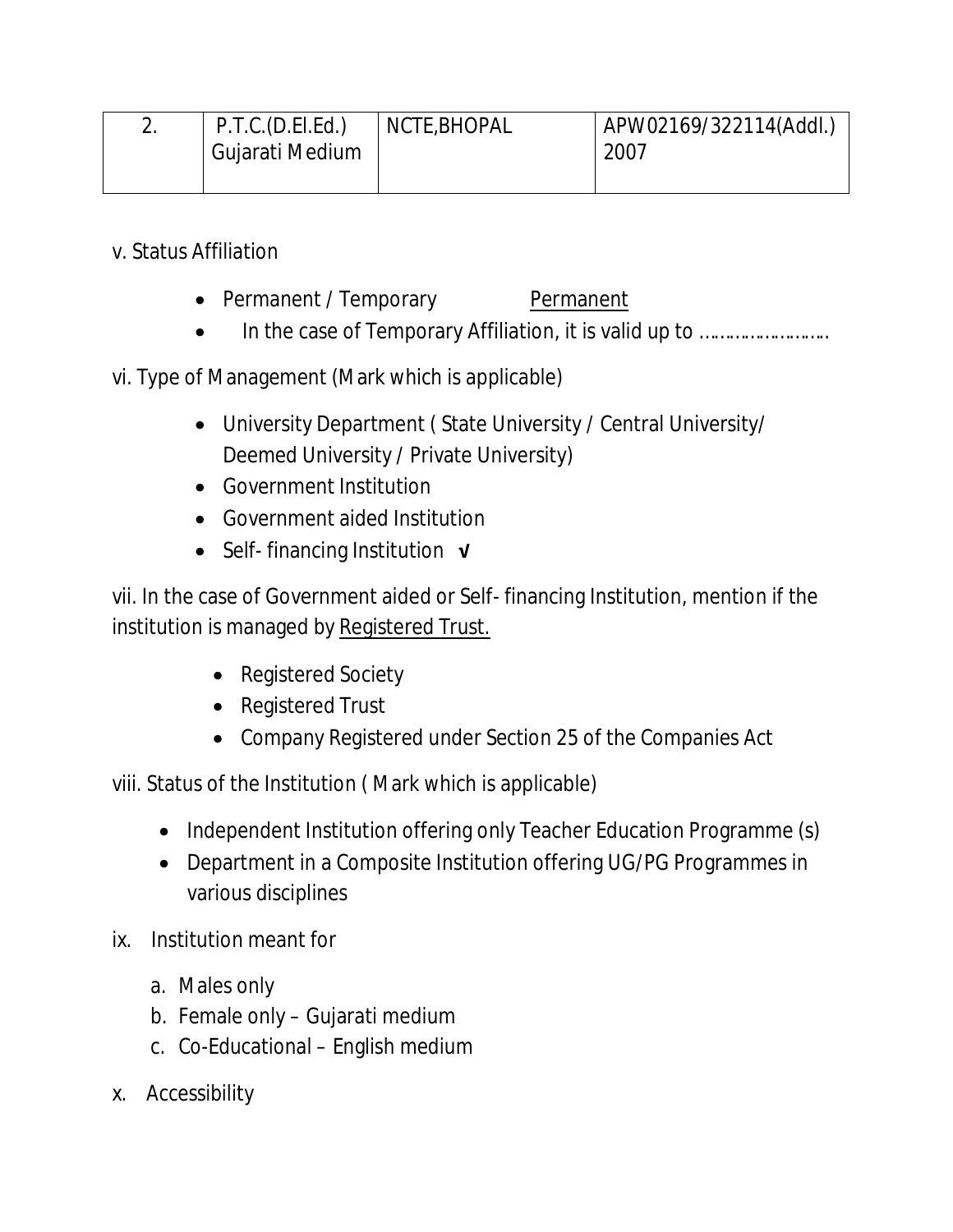- Whether accessible in all weather and through Pucca Road **Yes**/No
- Name of the Nearest Railway Station **SURAT**

# **In addition to the general information mentioned at i to x above, the institution may highlight may highlight the following, if it so desired :**

- i. History of the Institution T.N.Patel P.T.C. College established in year 2003.Kantha Vibhag Navnirman Mandal started this college. This trust is working hard to give best education to society. This trust has complete 50 years in 2015-16. The college programme & activities are designed to artist student to develop self confidance & academic excellence.
- ii. Vision Statement T.N.Patel P.T.C. College has 3 D vision that is Discipline Dedication & determination.
- Iii Mission and Objectives

To provide well trained teacher & all round teacher to society.

iii. Significant Achivements and Contributions in the field of Education, such as Awards/Recognition,Eminent Alumni etc. Significant Achivements, if any 100 % result for f.y. & s.y. in year 2015-16. Our trust has completed 50 years in 2015-16.

Contributions in the field of Education T.N.Patel P.T.C.College striving to provide good teacher to Society.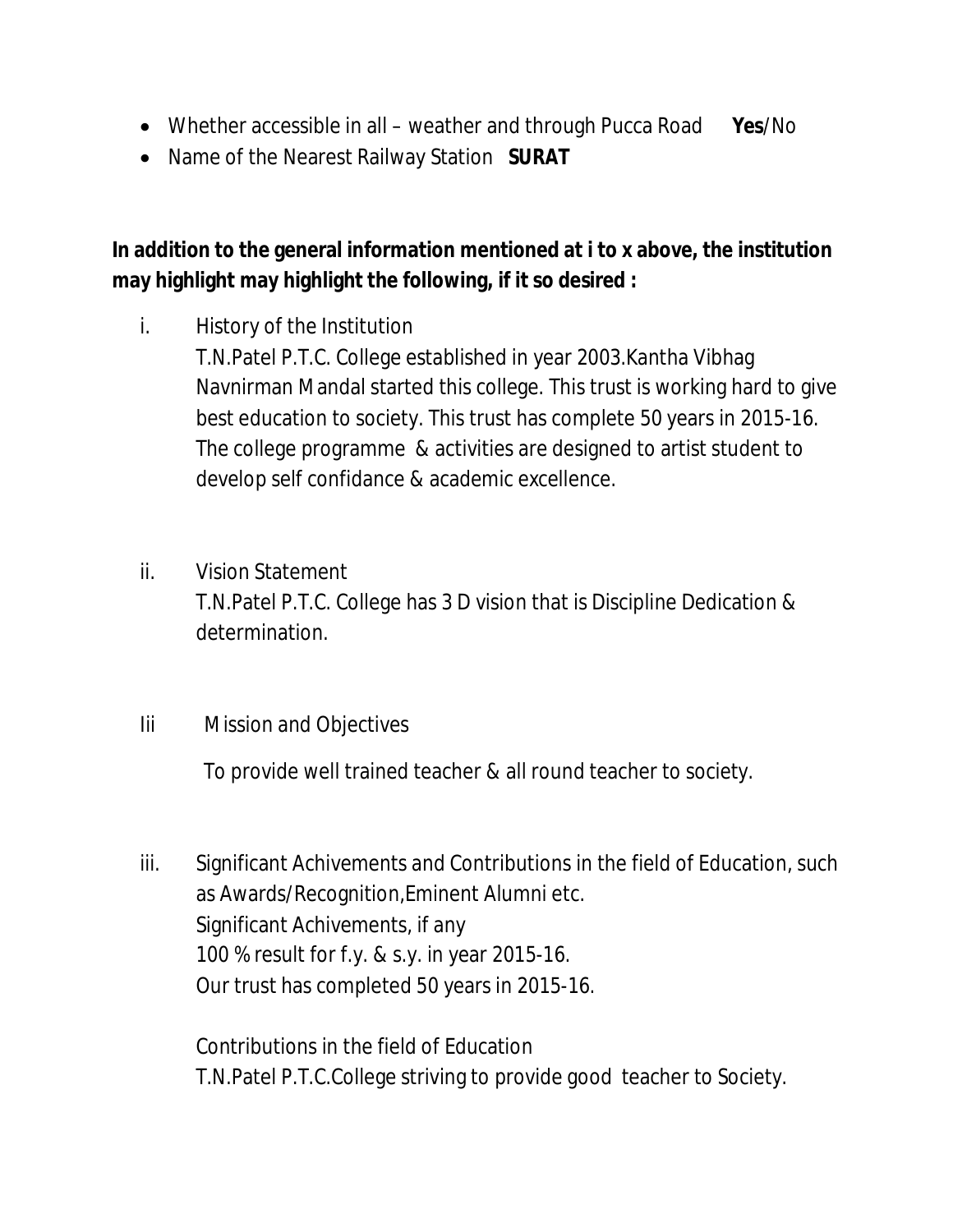Awards and Recognition Received

Eminent Alumni

Any other information

Parents meeting organized every year so they will aware about progress of their children & they will get all detail update about institute.

## **Part-II :**

This part shall include information regarding infrastructure, Teaching and Non-Teaching staff, available instructional resources, students, Instructional Management, etc. which are mandatory as per the regulations.

## **1. Campus and infrastructure**

- a. Available Land area in square meters **48752**
- b. Whether the available Land is on
	- Lease basis
	- Ownership basis **√**
	- **Note :** In case of lease, mention the name of Individual or Agency from whom lease is taken and period of lease………………………………
- c. Built-up area in square meters

## **4541.46**

• In case of multi-storey building built-up area in square meters on each floor

| S.No. | Floor               | <b>Built-up area in Square</b><br><b>Meters</b> |
|-------|---------------------|-------------------------------------------------|
|       | <b>Ground Floor</b> | 1304                                            |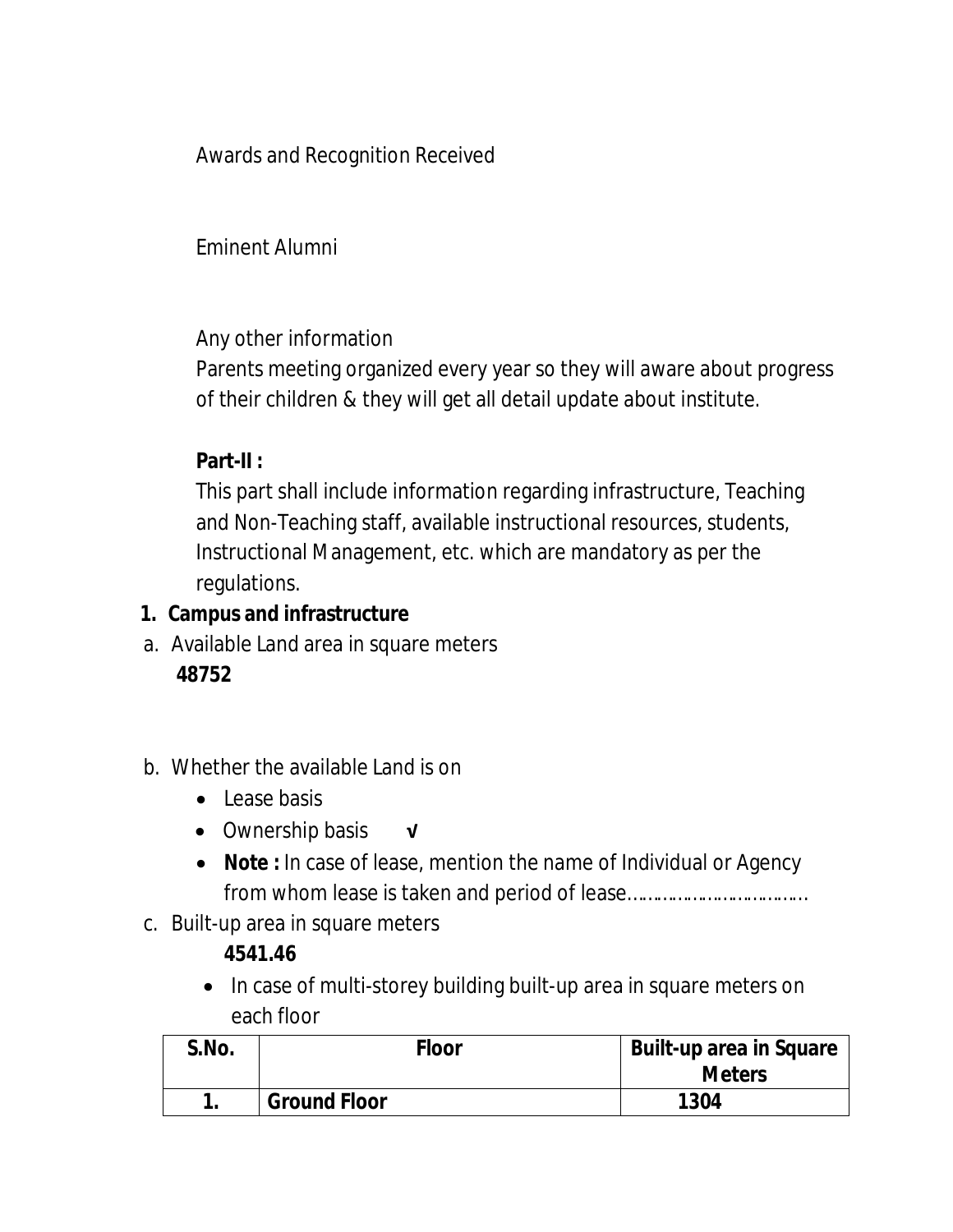|    | <b>First Floor</b>  | 1618.73 |
|----|---------------------|---------|
| 3. | <b>Second Floor</b> | 1618.73 |
| 4. | <b>Third Floor</b>  |         |
| 5. | <b>Fourth Floor</b> |         |
|    | <b>Total Area</b>   | 4541.46 |

- d. Mention if Fire safety equipment has been installed **Yes**/No If yes, mention if the same are installed as per Building Laws **Yes**/No
- e. Mention the facilities available for differently abled persons

| i.       | - - - -<br>Special sitting arrangement |
|----------|----------------------------------------|
| ii.      |                                        |
| iii.     |                                        |
| iv.      |                                        |
| V.       |                                        |
| vi.      |                                        |
| -<br>. . | $\mathbf{r}$<br><br>. .<br>            |

- f. Mention, if Hostel facilities are available **No** If yes
- i. Mention if separate facilities are available for female students Yes/No

ii. Mention the number of male and / or female students for whom facilities are available

Male Students

Female Students

| g.(i) The information regarding the available infrastructure be provided in the |  |
|---------------------------------------------------------------------------------|--|
| following Table :                                                               |  |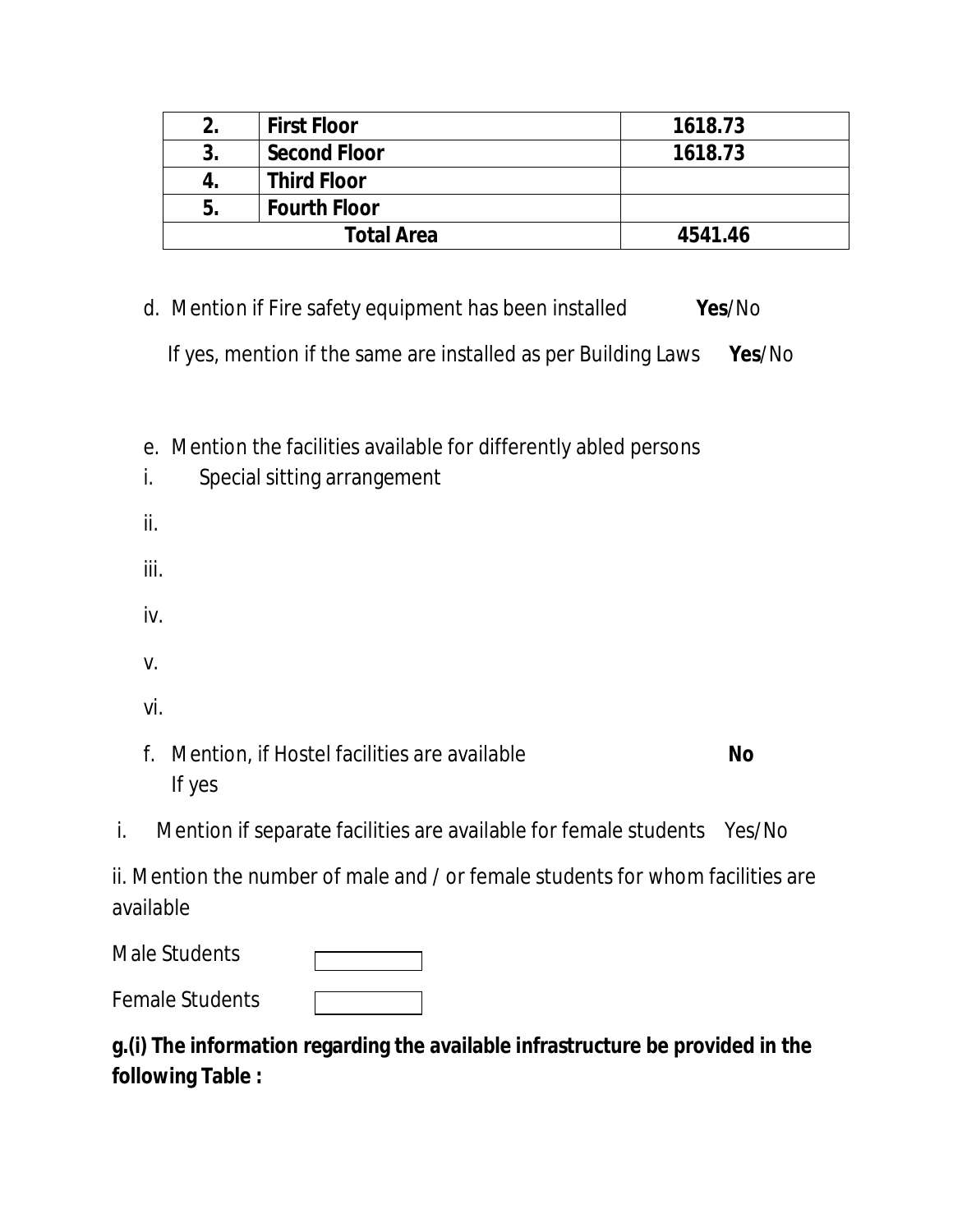| $S_{\cdot}$<br>No. | <b>Infrastructure</b>                       | <b>Whether</b><br>available :<br>Yes/No | Size in Sq.ft. |
|--------------------|---------------------------------------------|-----------------------------------------|----------------|
| a.                 | Classroom                                   |                                         |                |
|                    | i. Classroom 1                              | Yes                                     | 1323.25        |
|                    | ii. Classroom2                              | Yes                                     | 144            |
|                    | iii. Classroom3                             |                                         |                |
|                    |                                             |                                         |                |
|                    |                                             |                                         |                |
|                    |                                             |                                         |                |
|                    |                                             |                                         |                |
| b.                 | Multipurpose Hall                           | Yes                                     | 1323.25        |
| C.                 | Library-cum- Reading Room                   | Yes                                     | 1422           |
|                    |                                             |                                         |                |
|                    | <b>ICT Resource Centre</b>                  | <b>No</b>                               |                |
| d.                 |                                             |                                         |                |
| е.                 | <b>Curriculum Laboratory</b>                | Yes                                     | 381.25         |
| f.                 | Art & Resource Centre                       | <b>No</b>                               |                |
| g.                 | Health & Physical Education Resource Centre | Yes                                     | 609            |
| h.                 | <b>Multipurpose Playfield</b>               | Yes                                     | 1323.25        |

G (ii) Whether following facilities are available in the Institution :

| a. | <b>Principal's Office</b>              | Yes       |
|----|----------------------------------------|-----------|
| b. | <b>Staff Rooms</b>                     | Yes       |
| C. | <b>Administrative Office</b>           | Yes       |
| d. | <b>Visitors Room</b>                   | <b>No</b> |
| е. | Separate Common Room for male & female | Yes       |
|    | students                               |           |
|    | Seminar Room                           | No        |
| g  | Canteen                                | Yes       |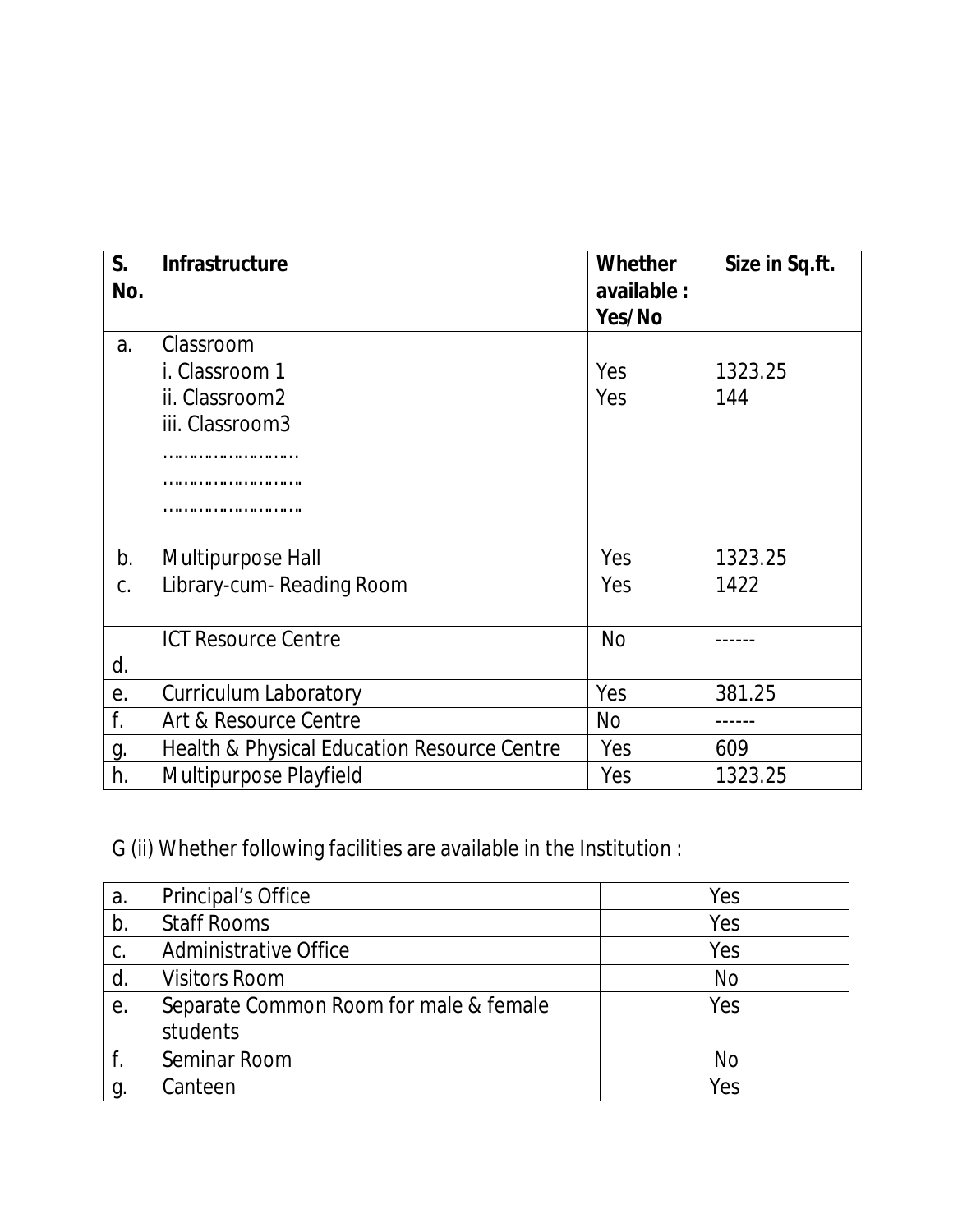| h. | Separate toilet facility for male & female     | Yes    |
|----|------------------------------------------------|--------|
|    | students                                       |        |
| i. | Separate toilet facility for staff             | Yes    |
| j. | Separate toilet facility for differently abled | Yes    |
|    | persons                                        |        |
| k. | Parking Space                                  | Yes    |
| ı. | Open space for Additional Accommodation        | Yes    |
| m. | <b>Store Room</b>                              | Yes    |
| n. | Medical facility                               | Yes    |
| 0. |                                                | Yes/No |
| p. |                                                | Yes/No |
| q  |                                                | Yes/No |

### **2. Teaching and Non- teaching Staff**

No. of staff members in position at the time of commencement of the Current Session :

- a. Principal/HOD 1
- b. Academic Staff :
	- Professor
	- Associate Professor/Reader
	- Assistant Professor/Lecturer
		- Any other
	- Total Academic Staff
- c. Total Administrative, Technical and Professional Staff
- d. No. of Vacant positions as on the date of last Revision of website

| S.No. | Academic  | No. of Vacant   Other Staff | No. of Vacant |
|-------|-----------|-----------------------------|---------------|
|       | Positions | <b>Positions</b>            | Position      |





1

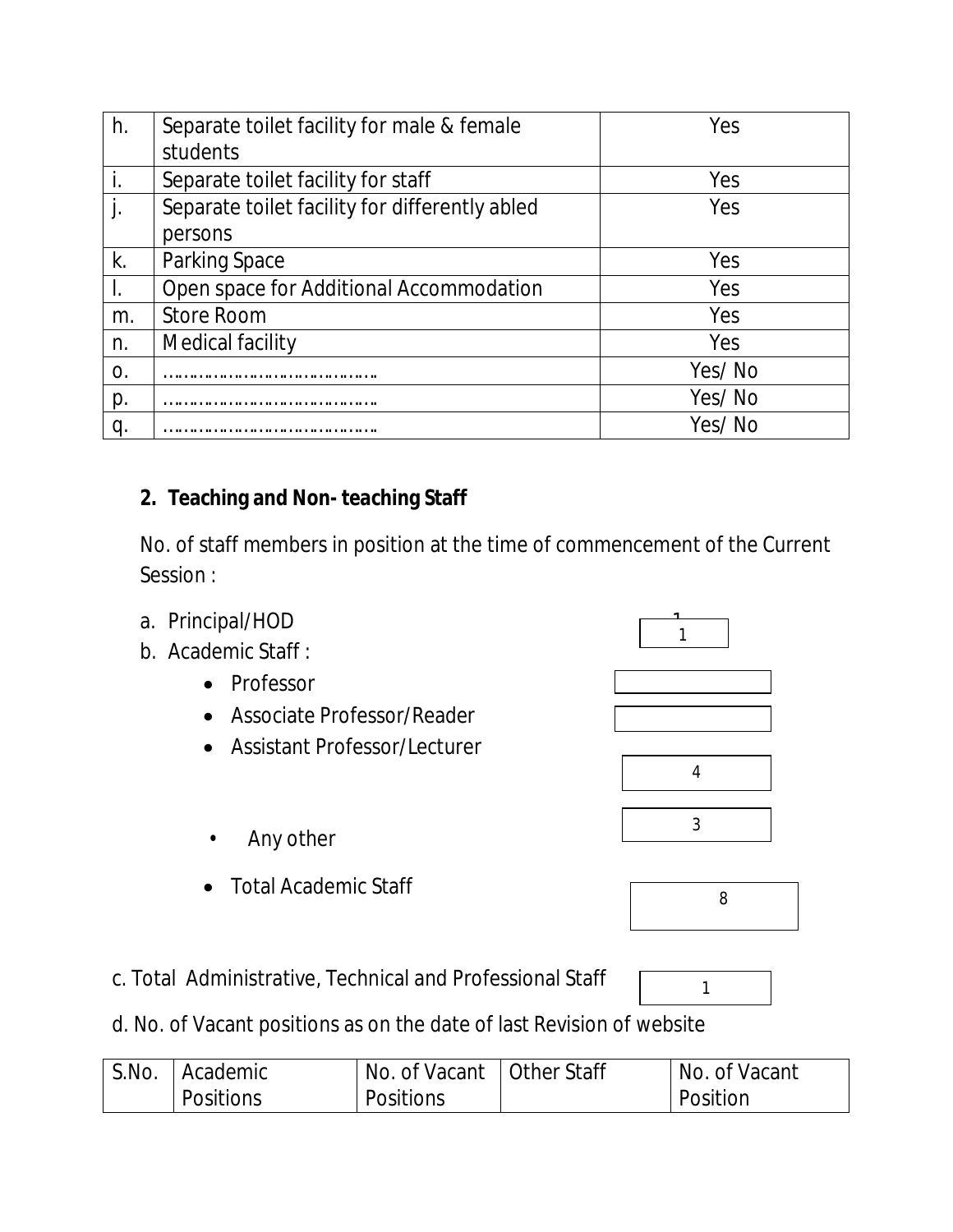|      | Principal/HOD      | Administrative         |  |
|------|--------------------|------------------------|--|
|      |                    | staff                  |  |
|      | Professor          | <b>Technical Staff</b> |  |
|      |                    |                        |  |
| iii. | Associate          | Professional           |  |
|      | Professor/Reader   | <b>Staff</b>           |  |
| iv   | Assistant          |                        |  |
|      | Professor/Lecturer |                        |  |

e.Number of Academic and other Staff recruited during the Current Session

Academic

| 2 |  |
|---|--|
|   |  |

**Other** 

g.Number of Academic and other Staff who left the institution during the Current Session (2016-17)

Academic

**Other** 

| --------- |  |
|-----------|--|
|           |  |
|           |  |

**The list of staff be provided in Tabular form as given below :**

**A. Academic Staff as on** ………………………………………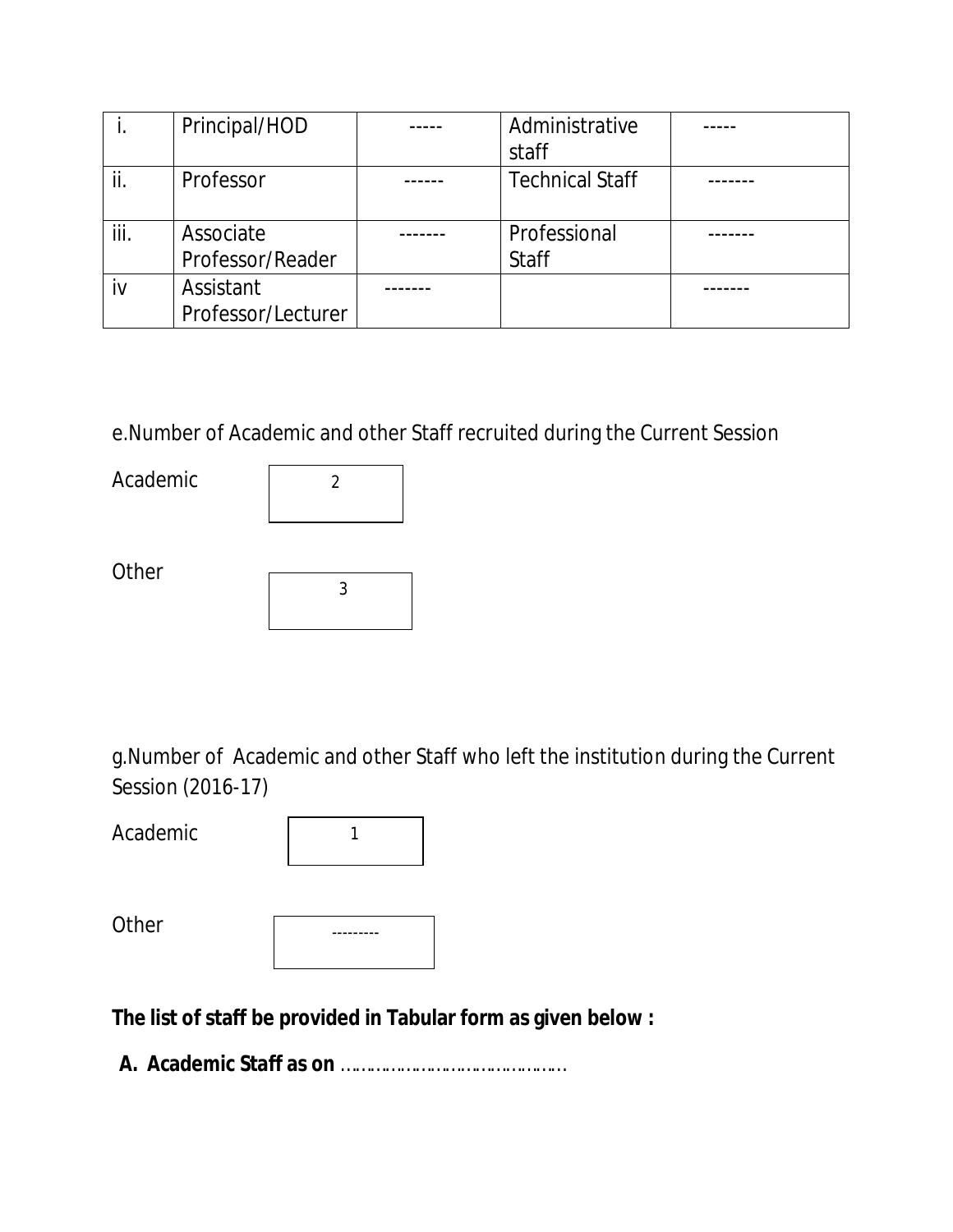| Remarks                                                    |                                                  |                                             |                  |
|------------------------------------------------------------|--------------------------------------------------|---------------------------------------------|------------------|
| Photograph                                                 |                                                  |                                             |                  |
| CPF etc.<br>Retirments bBenefits                           | ļ                                                | $\vdots$                                    | ļ                |
| Total Emoluments                                           | $\begin{bmatrix} 1 \\ 1 \\ 1 \\ 1 \end{bmatrix}$ | $\begin{bmatrix} 1 \\ 1 \\ 1 \end{bmatrix}$ | ļ                |
| Pay Scale or consolidated<br>Amount                        | Grad Pay                                         | Fixed Pay                                   | Fixed Pay        |
| Nether Approved by the<br><u>Affiating University/Body</u> | Body                                             | Body                                        | Body             |
| Nature of Appointment                                      | interview                                        | interview                                   | interview        |
| Date of Appointment                                        | 10/07/2006                                       | 05/08/2013                                  | 24/08/2015       |
| Date of Birth                                              | 04/02/1969                                       | 15/07/1989                                  | 25/08/1979       |
| <b>Professional Oralification</b>                          | M.Ed.                                            | M.Ed.                                       | <b>B.Ed.</b>     |
| <b>Academic Qualification</b>                              | M.Sc.                                            | M.A.                                        | <b>N.A</b>       |
| Designation                                                | Principal                                        | Lecturer                                    | Lecturer         |
| Name of the Staff Member                                   | Archana Milind<br><b>Lhakre</b>                  | Nimisha D. Mistry                           | Haridas L. Patil |
| S. No.                                                     | $\mathbf{1}$ .                                   | 2.                                          | 3.               |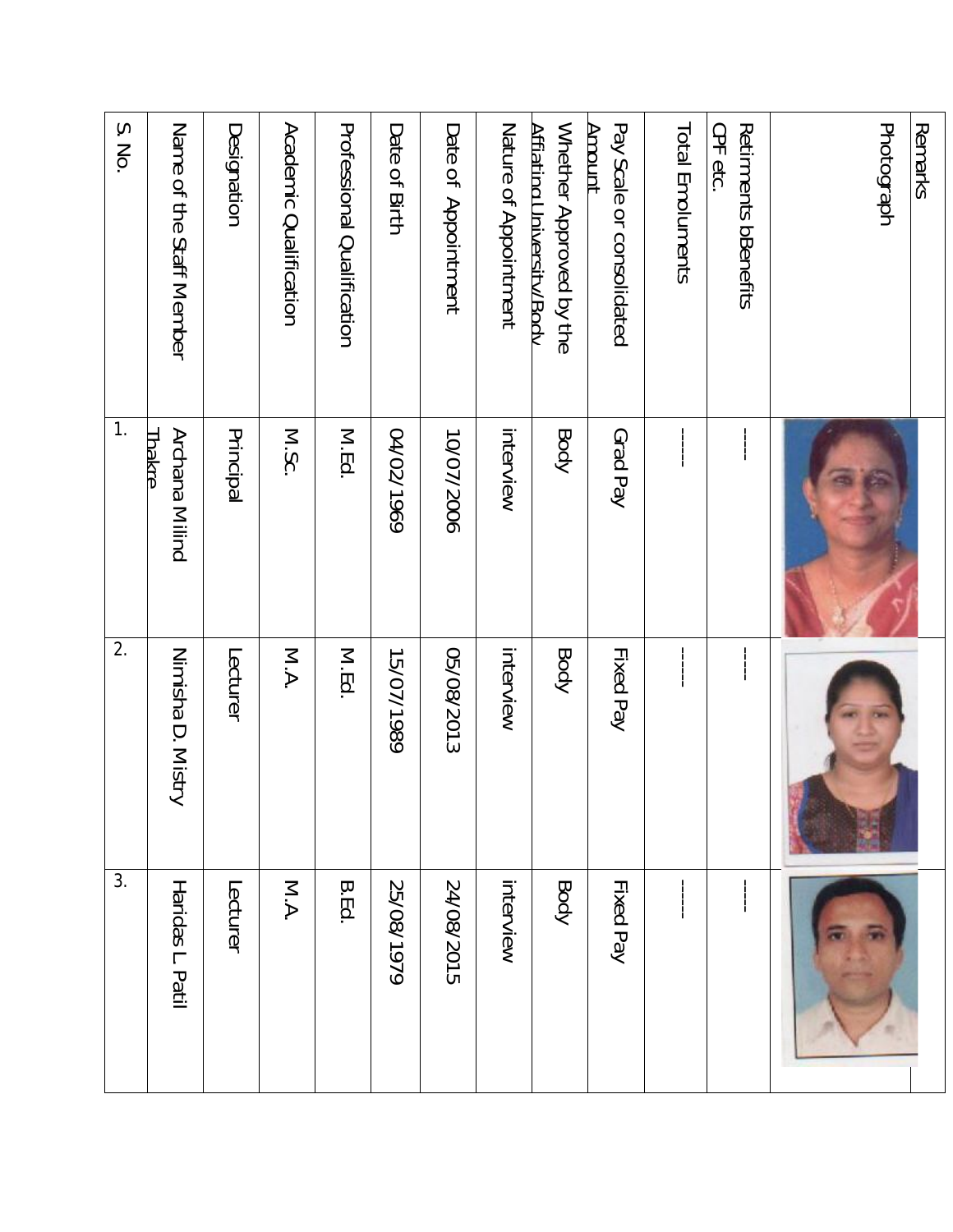| 4.               | Shivali V. Betkar | Lecturer | M.A.  | <b>B.Ed.</b>          | 16/05/1990 | 01/07/2016 | interview | Body | Fixed Pay | $\frac{1}{1}$ |  |  |
|------------------|-------------------|----------|-------|-----------------------|------------|------------|-----------|------|-----------|---------------|--|--|
| 5.               | Bhavini D. Thakor | Lecturer | M.Sc. | <b>B. Ed. Running</b> | 31/01/1992 | 01/07/2016 | interview | Body | Fixed Pay | $\frac{1}{1}$ |  |  |
| 6.               |                   |          |       |                       |            |            |           |      |           |               |  |  |
| $\overline{7}$ . |                   |          |       |                       |            |            |           |      |           |               |  |  |
| 8.               |                   |          |       |                       |            |            |           |      |           |               |  |  |
| 9.               |                   |          |       |                       |            |            |           |      |           |               |  |  |
| 10.              |                   |          |       |                       |            |            |           |      |           |               |  |  |
| 11.              |                   |          |       |                       |            |            |           |      |           |               |  |  |
| 12.              |                   |          |       |                       |            |            |           |      |           |               |  |  |

**B. Administrative, Professional and Technical Staffs as on………………………**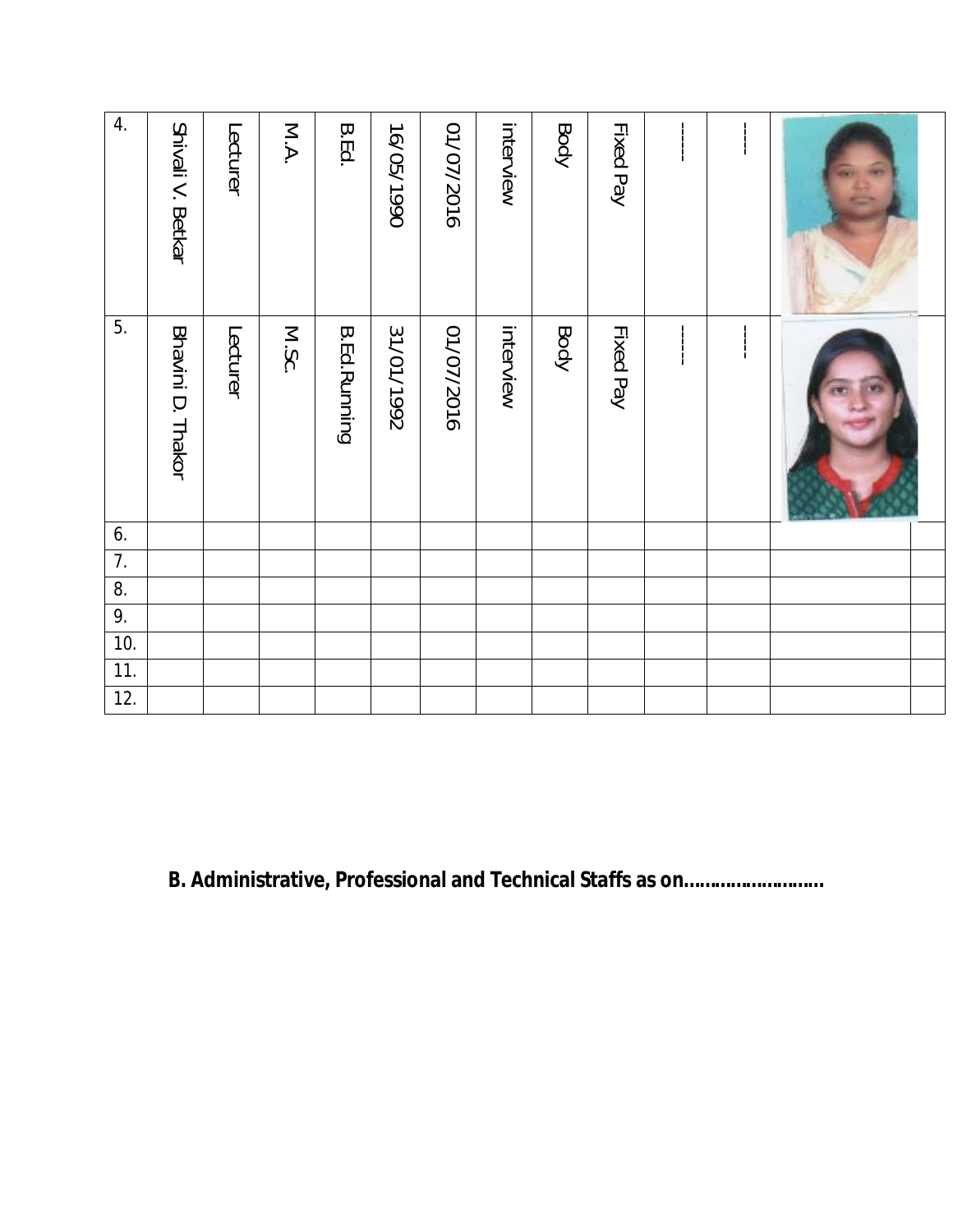| S.No.             | Name of the Staff Nembers | Designation | Academic Qualification | <b>Professional Qualification</b>                                                      | Date of Birth | Date of Appointment | Nature of Appointment | Pay Scale or Consolidated<br>Amount | Total Emoluments | Retirement Benefits CPF etc. | Photograph | Remarks |
|-------------------|---------------------------|-------------|------------------------|----------------------------------------------------------------------------------------|---------------|---------------------|-----------------------|-------------------------------------|------------------|------------------------------|------------|---------|
| 1.                | Vinay M.Patel             | Sr. Clerk   | <b>B.Com</b>           | $\begin{array}{c} \n\cdot & \cdot \\ \n\cdot & \cdot \\ \n\cdot & \cdot \n\end{array}$ | 19/03/1975    | 01/07/2003          | interview             | Grad Pay                            | $\frac{1}{1}$    | $\frac{1}{2}$                |            |         |
| 2.                |                           |             |                        |                                                                                        |               |                     |                       |                                     |                  |                              |            |         |
| $\overline{3}$ .  |                           |             |                        |                                                                                        |               |                     |                       |                                     |                  |                              |            |         |
| 4.                |                           |             |                        |                                                                                        |               |                     |                       |                                     |                  |                              |            |         |
| 5.                |                           |             |                        |                                                                                        |               |                     |                       |                                     |                  |                              |            |         |
| $\overline{6}$ .  |                           |             |                        |                                                                                        |               |                     |                       |                                     |                  |                              |            |         |
| 7.                |                           |             |                        |                                                                                        |               |                     |                       |                                     |                  |                              |            |         |
| 8.                |                           |             |                        |                                                                                        |               |                     |                       |                                     |                  |                              |            |         |
| 9.                |                           |             |                        |                                                                                        |               |                     |                       |                                     |                  |                              |            |         |
| 10.               |                           |             |                        |                                                                                        |               |                     |                       |                                     |                  |                              |            |         |
| $\overline{11}$ . |                           |             |                        |                                                                                        |               |                     |                       |                                     |                  |                              |            |         |
| 12.               |                           |             |                        |                                                                                        |               |                     |                       |                                     |                  |                              |            |         |

## **Notes :**

i. If more than Teacher Education Programme is offered, the staff list be provided separately for each programme.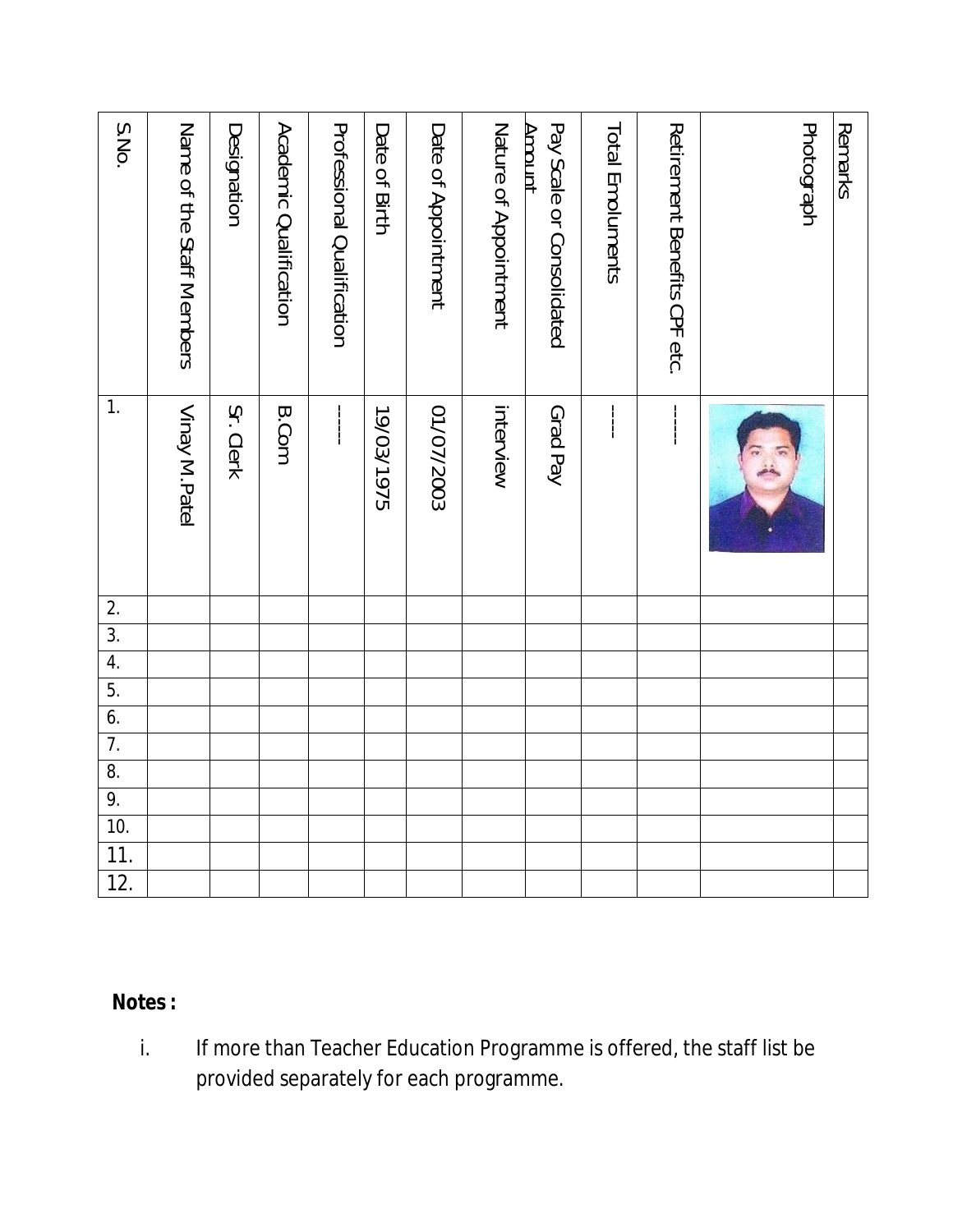- ii. Academic Qualification M.A./M.Sc./M.Com./etc.
- iii. Professional Qualification B.Ed., M.Ed. etc.
- iv. While mentioning the qualifications, subject at PG or Ph.D. Level must be mentioned such as M.A. English, Ph.D. Education etc.
- v. Nature of appointment : Permanent Full time, Temporary, Probation, Contract, Guest Faculty etc.
- vi. Mention the vacant positions also in the Staff list. In the 'Remarks' columns mention the date since when the position is vacant and steps taken to fill the vacant positions.

# **3. Students on the Rolls of the Institution**

This section shall include the following information about the students on the Rolls of the institution:

a) Date of commencement of the current academic session

| b) Last date fixed by the affiliating body for admission | 28/07/2016 |
|----------------------------------------------------------|------------|

- c) Date of last admission made in the institution
- d) Mode of selection of students , whether students are selected by the affiliating Body or by the institution (Mark which applicable)
	- Selected by affiliating Body
		- Selected by State Government **√**
	- Selected by Institution
- e) Whether entrance test is conducted by the Institution/affiliating body/ State Govt………………**No**………………………………….
- f) No. of students enrolled in the current academic session
- g) Category-wise distribution of students

28/07/2016

25

11/07/2016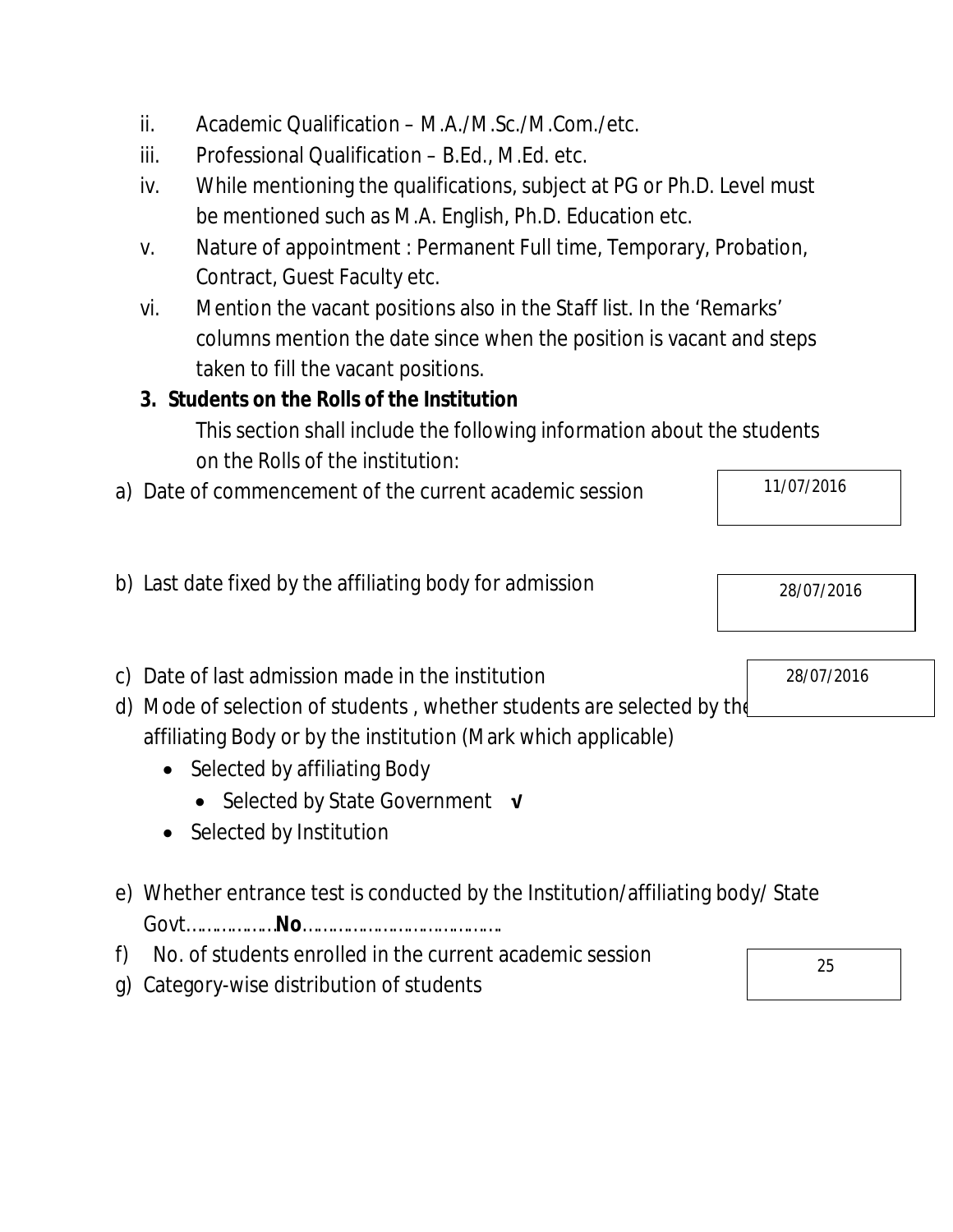| D.EL.ED | Programme                                                |
|---------|----------------------------------------------------------|
| CO      | No.of Male<br>Students                                   |
| 22      | No. of Female<br>Students                                |
| 8       | enrolled in SC<br>No. of students<br>Category            |
| 8       | enrolled in ST<br>No. of students<br>Category            |
| 8       | enrolled in OBC<br>No. of students<br>Category           |
| ゴ       | enrolled in<br>No. of students<br>Category<br>Unreserved |
| S5      | Programme<br>Total Students in                           |

# h) No. of students in each Pedagogy Subject

| Programme<br><b>Name</b> | <b>Pedagogy Subjects</b> | <b>Number of Students</b><br><b>Enrolled</b> |
|--------------------------|--------------------------|----------------------------------------------|
|                          |                          |                                              |
|                          |                          |                                              |
| D.EI.Ed.                 |                          | 25                                           |
|                          |                          |                                              |
|                          |                          |                                              |

i) Details of enrolled students

# **Students Enrolled for the Current Session**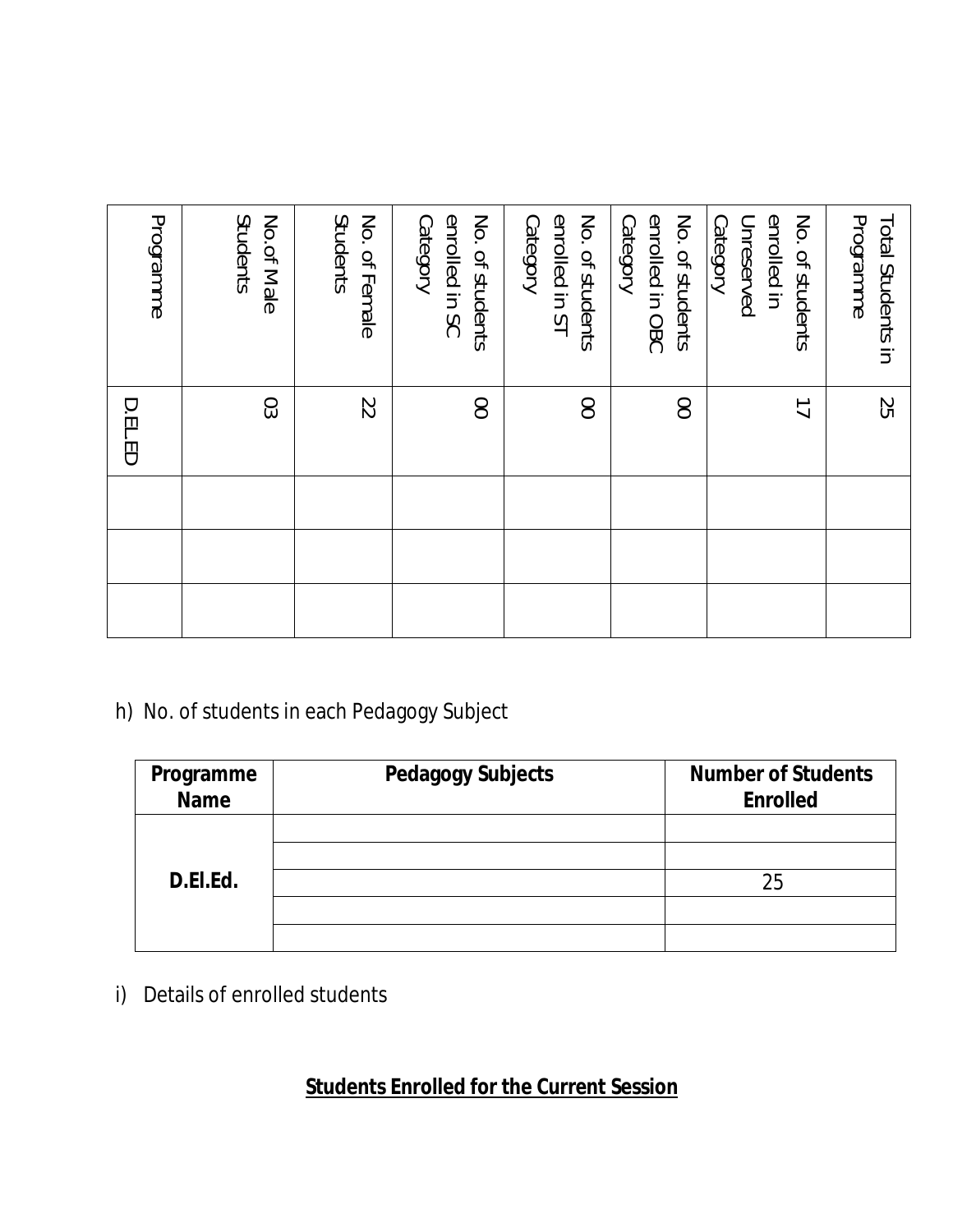| S.No           | Name of the Students     | Name of mother         | Name of father  | Aadhar card number (if available) | Gender | Category | Qualifying Examination | %age of marks in the qualifying<br>examination | Pedagogy Subject-1 | Pedagogy Subject-2 | Remarks |
|----------------|--------------------------|------------------------|-----------------|-----------------------------------|--------|----------|------------------------|------------------------------------------------|--------------------|--------------------|---------|
| $\mathbf{1}$   | Panigrahi<br>Sonali      | Geetanj<br>ali         | Ramch<br>andra  | 5746<br>5828<br>1743              | F      | Open     | <b>HSC</b>             | 61.29                                          | ---                |                    |         |
| $\overline{2}$ | Patil<br>Chandraka<br>nt | Ranjana<br>ben         | Shaligr<br>am   | 8681<br>9603<br>9997              | M      | Open     | <b>HSC</b>             | 62.57                                          |                    |                    |         |
| 3              | Kuwar<br>Manoj           | Ashabe<br>n            | Raju            | 3882<br>9916<br>0738              | M      | Open     | <b>HSC</b>             | 61.71                                          |                    |                    |         |
| $\overline{4}$ | Pathan<br>Aaminaba<br>nu | Suraiya<br>bi          | Hasank<br>han   | 4575<br>2185<br>1844              | F      | Open     | <b>HSC</b>             | 71.43                                          |                    |                    |         |
| 5              | Patil<br>Aasha           | Bebabe<br>$\mathsf{n}$ | Dnyan<br>eshwar | 4903<br>7838<br>6595              | F      | Open     | <b>HSC</b>             | 57.43                                          |                    |                    |         |
| 6              | Shaikh<br>Afsanabi       | Sultana<br>bi          | Munaf           | 5056<br>8875<br>4752              | F      | Open     | <b>HSC</b>             | 54.62                                          | ---                | $- - -$            |         |
| $\overline{7}$ | Shaikh<br>Firdosbi       | Noorba<br>no           | Aasif           | 4276<br>8780<br>0389              | F      | Open     | <b>HSC</b>             | 60.31                                          | $---$              |                    |         |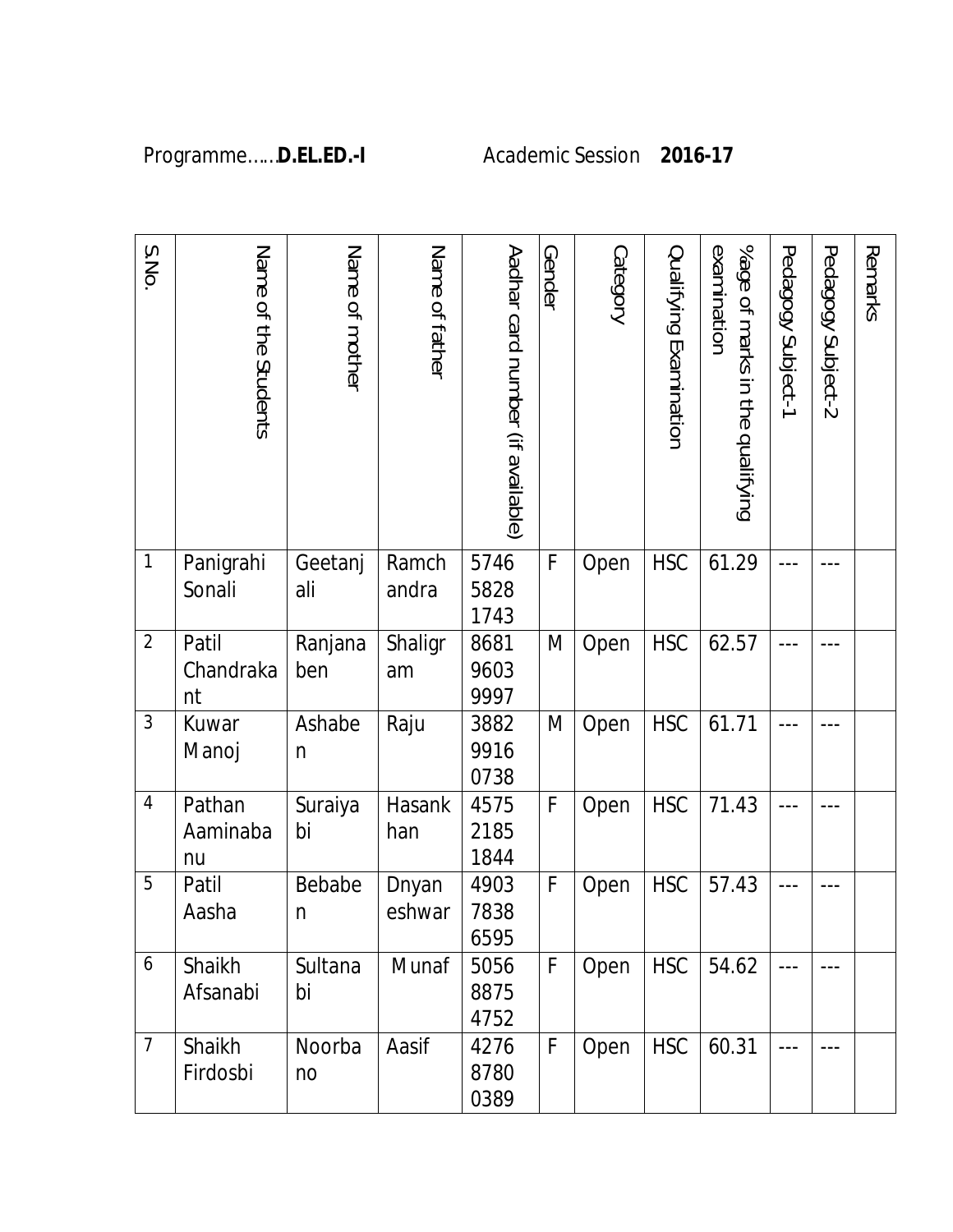| 8  | Patel            | Zrina   | Munna        | 3937 | F | Open | <b>HSC</b> | 53.08 | $---$   |         |  |
|----|------------------|---------|--------------|------|---|------|------------|-------|---------|---------|--|
|    | Amisha           |         |              | 5246 |   |      |            |       |         |         |  |
|    |                  |         |              | 2005 |   |      |            |       |         |         |  |
| 9  | Shaikh           | Farzana | Anwar        | 7337 | F | Open | <b>HSC</b> | 52.92 | $---$   |         |  |
|    | Najranaba        |         |              | 1614 |   |      |            |       |         |         |  |
|    | nu               |         |              | 0459 |   |      |            |       |         |         |  |
| 10 | Mominjul         | Rubina  | A            | 4387 | F | Open | <b>HSC</b> | 57.85 | $---$   | $---$   |  |
|    | aya              | bi      | Khaliqu      | 7532 |   |      |            |       |         |         |  |
|    | Asmaparv         |         | $\mathsf{e}$ | 6514 |   |      |            |       |         |         |  |
|    | een              |         |              |      |   |      |            |       |         |         |  |
| 11 | Shaikh           | Aamina  | Sharee       | 8864 | F | Open | <b>HSC</b> | 52.62 | $- - -$ | ---     |  |
|    | Maimuna          |         | f            | 8089 |   |      |            |       |         |         |  |
|    |                  |         |              | 8187 |   |      |            |       |         |         |  |
| 12 | Shaikh           | Aarefa  | A Rauf       | 5148 | F | Open | <b>HSC</b> | 51.08 | ---     | $---$   |  |
|    | Uzma             |         |              | 9979 |   |      |            |       |         |         |  |
|    | anjum            |         |              | 3702 |   |      |            |       |         |         |  |
| 13 | <b>Biswal</b>    | Sulocha | Subash       | 9065 | F | Open | <b>HSC</b> | 56.67 | $- - -$ |         |  |
|    | Susmita          | na      | chandr       | 7896 |   |      |            |       |         |         |  |
|    |                  |         | a            | 6610 |   |      |            |       |         |         |  |
| 14 | Mansuri          | Nafisha | Moha         | 2167 | F | Open | <b>HSC</b> | 68.40 | $---$   | ---     |  |
|    | Asbabanu         | banu    | mmad         | 2526 |   |      |            |       |         |         |  |
|    |                  |         | Imtiyaz      | 9158 |   |      |            |       |         |         |  |
| 15 | Shaikh           | Shahen  | Ameen        | 9463 | F | Open | <b>HSC</b> | 63.71 | $---$   | $---$   |  |
|    | <b>Sheereenk</b> | az bi   |              | 1895 |   |      |            |       |         |         |  |
|    | ausar            |         |              | 5356 |   |      |            |       |         |         |  |
| 16 | Khan             | Mumtaz  | Mohd         | 6127 | F | Open | <b>HSC</b> | 61.14 |         |         |  |
|    | Naziyapar        | bi      | Rafeeq       | 2627 |   |      |            |       |         |         |  |
|    | veen             |         | ue           | 8450 |   |      |            |       |         |         |  |
| 17 | Pradhan          | Tapaspi | Krishna      | 5547 | F | Open | <b>HSC</b> | 51.29 | $- - -$ | $---$   |  |
|    | Kajal            | ne      | chandr       | 1447 |   |      |            |       |         |         |  |
|    |                  |         | a            | 9226 |   |      |            |       |         |         |  |
| 18 | Mahale           | Sarlabe | Dilip        | 8087 | F | M.Q. | <b>HSC</b> | 72.29 | $- - -$ |         |  |
|    | Kavita           | n       |              | 4677 |   |      |            |       |         |         |  |
|    |                  |         |              | 1583 |   |      |            |       |         |         |  |
| 19 | Nikumbh          | Aasha   | Limba        | 5140 | F | M.Q. | <b>HSC</b> | 67.57 | $- - -$ | $- - -$ |  |
|    | Dipika           |         |              | 0559 |   |      |            |       |         |         |  |
|    |                  |         |              | 9300 |   |      |            |       |         |         |  |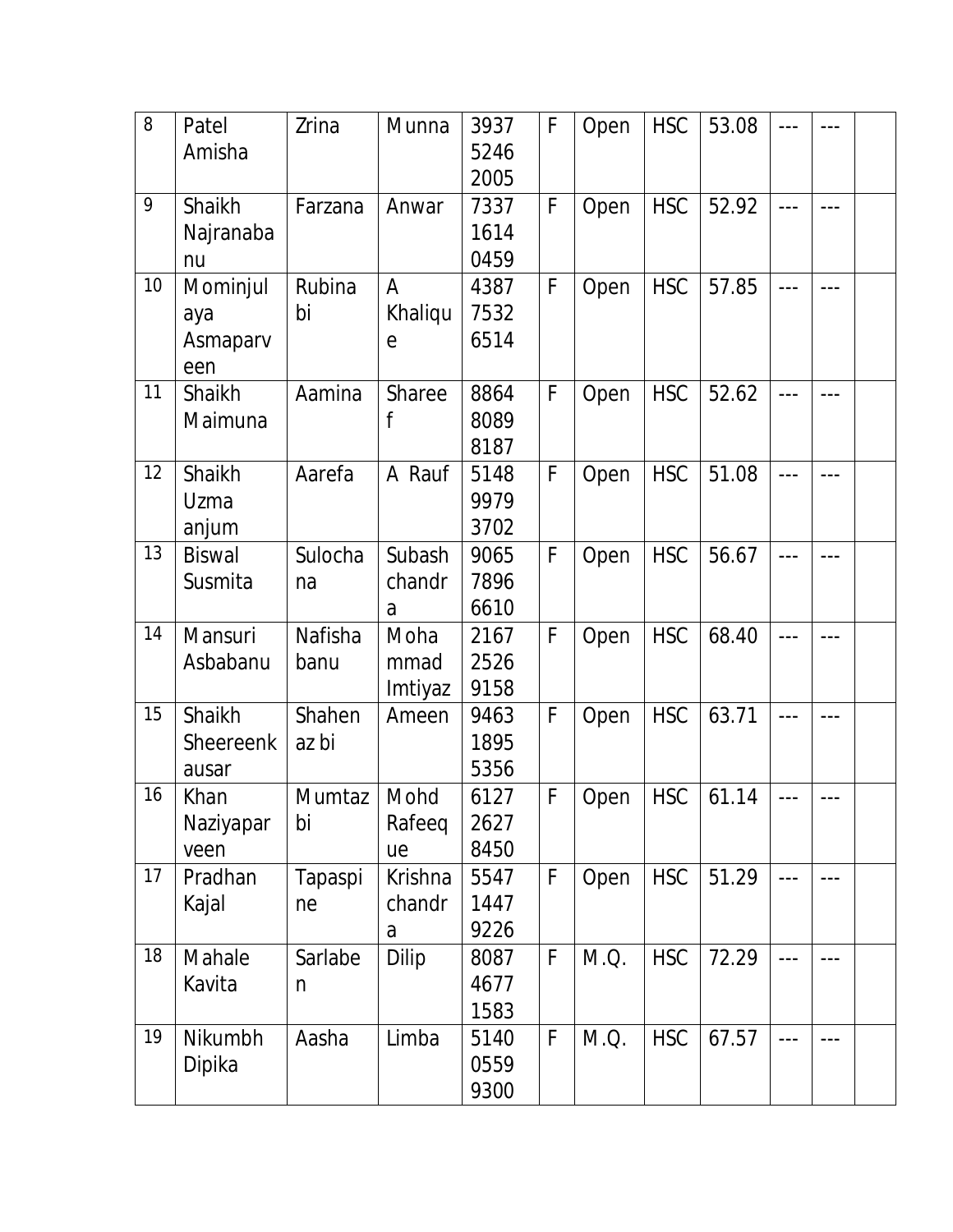| 20 | Saiyed    | Sultana | Sadiqu        | 9462 | F | M.Q. | <b>HSC</b> | 66.29 |  |  |
|----|-----------|---------|---------------|------|---|------|------------|-------|--|--|
|    | Aayeshak  |         | eali          | 4181 |   |      |            |       |  |  |
|    | hanam     |         |               | 4819 |   |      |            |       |  |  |
| 21 | Ghodake   | Sunita  | <b>Subhas</b> | 6314 | F | M.Q. | <b>HSC</b> | 59.57 |  |  |
|    | Yogeshwa  |         | h             | 5199 |   |      |            |       |  |  |
|    | ri        |         |               | 0799 |   |      |            |       |  |  |
| 22 | Saiyed    | Samim   | Yaquba        | 9314 | M | M.Q. | <b>HSC</b> | 56.00 |  |  |
|    | Tausifali | bi      | li            | 3844 |   |      |            |       |  |  |
|    |           |         |               | 7323 |   |      |            |       |  |  |
| 23 | Shah      | Kherun  | Ushma         | 7924 | F | M.Q. | <b>HSC</b> | 55.86 |  |  |
|    | Parveenbi | nisha   | nshah         | 9974 |   |      |            |       |  |  |
|    |           |         |               | 8950 |   |      |            |       |  |  |
| 24 | Sudra     | Harshab | Ramani        | 7724 | F | M.Q. | <b>HSC</b> | 55.73 |  |  |
|    | Bhagavati | en      | klal          | 3402 |   |      |            |       |  |  |
|    |           |         |               | 2345 |   |      |            |       |  |  |
| 25 | Patil     | Sangeet | Manoh         | 4716 | F | M.Q. | <b>HSC</b> | 52.80 |  |  |
|    | Bhagyashr | abai    | ar            | 0550 |   |      |            |       |  |  |
|    |           |         |               | 3341 |   |      |            |       |  |  |

#### **Notes :**

- i. In the 'Category' column. Mention if the student belongs to the SC/ST/OBC/General or any other category for which Reservation Policy of the state is applicable.
- ii. Qualifying examination implies the Eligibility Qualification prescribed in the NCTE / Affiliating Body Norms, Such as Higher Secondary(+2),B.A. B.SC, B.Com, M.A, M.Sc etc.In the case of M.Ed. Eligibility Qualification is B.ED./B.EL.Ed. etc.
- iii. In the Gender column, Male  $(M)$  or Female  $(F)$  be written
- iv. In case more than one programme is offered in the institution, the list of students be provided separately.
- v. Pedagogy Subjects are applicable in the case of programmes like B.Ed., D.El.Ed.,etc.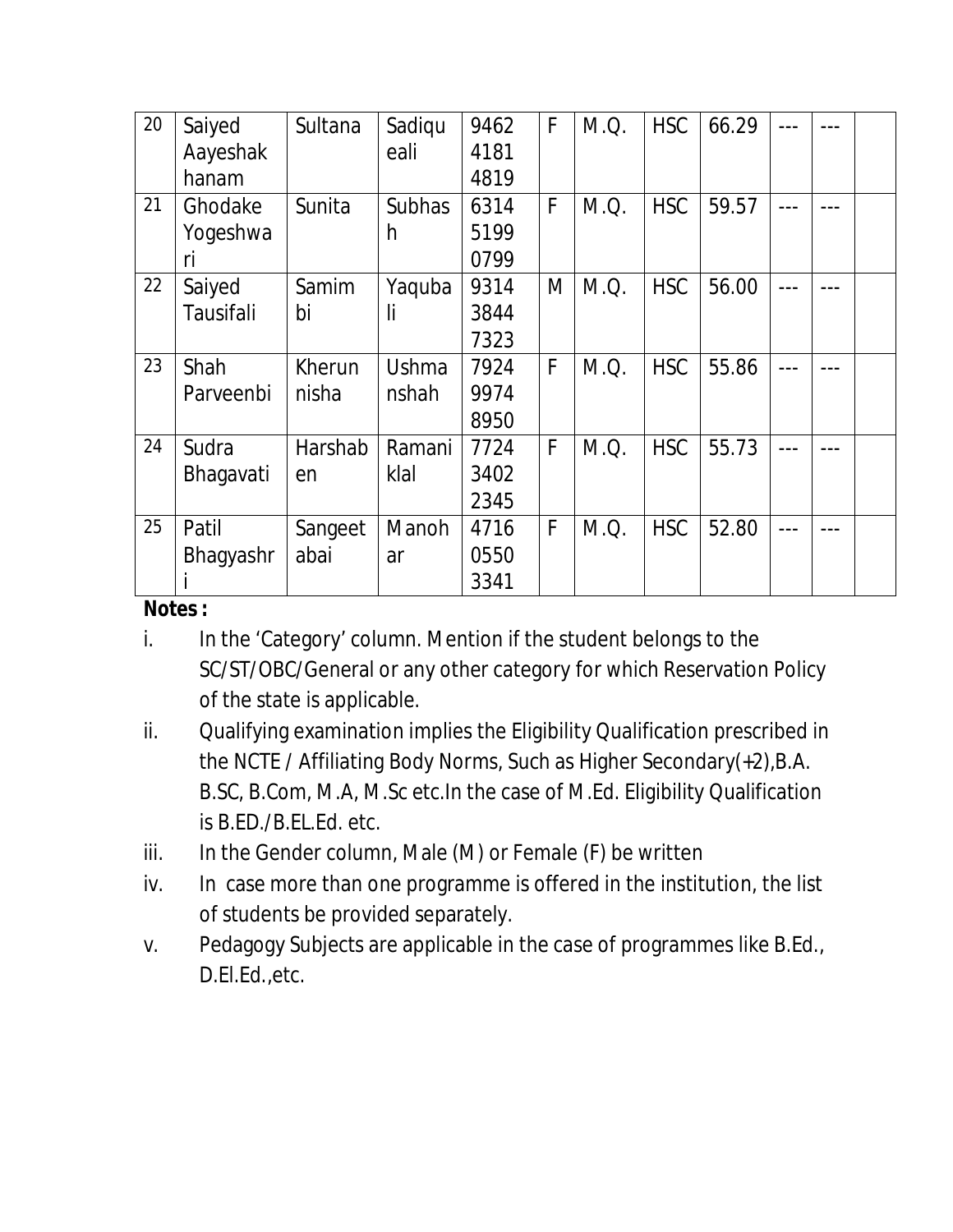#### **4. Financial Status**

#### **\* D.EL.ED. (English Medium)**

a.Endowment Fund maintained by the TEI

**Amount …5,00,000/- Bank…Central Bank of India FDR Number……N 399740**

b. Reserve Fund maintained by the TEI

**Amount …3,00,000/- Bank…Central Bank of India FDR Number……N 399741**

**\*D.EL.ED.(Gujarati Medium)**

a.Endowment Fund maintained by the TEI

**Amount …5,00,000/- Bank…Central Bank of India FDR Number……N 560000**

c. Reserve Fund maintained by the TEI

**Amount …3,00,000/- Bank…Central Bank of India FDR Number……N 559393** 

**Note:** Details of Endowment Fund and Reserve Fund be provided separately for each Programme.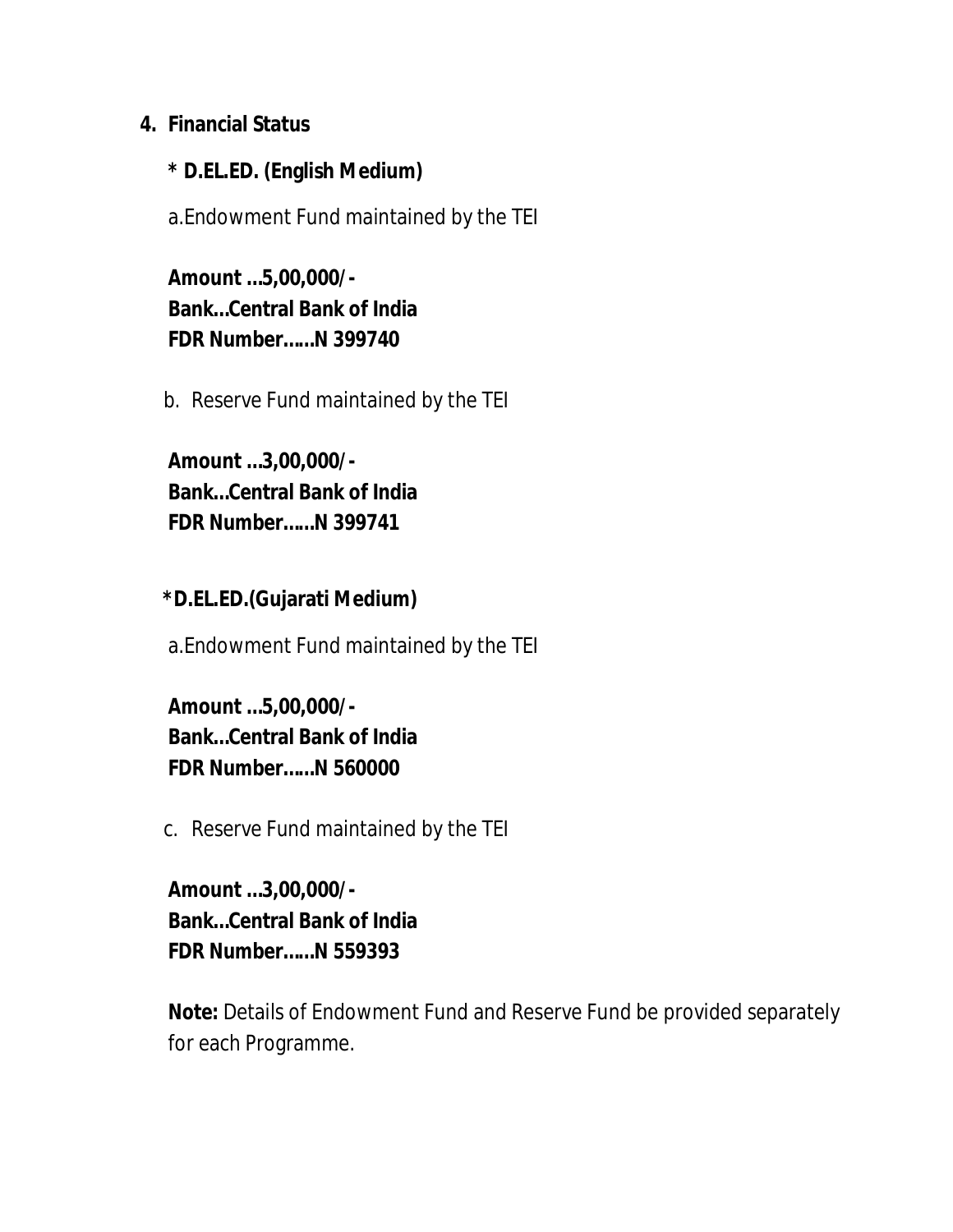d. Annual fees charged from students of different Programmes and Annual fees fixed by the State Govt. for different Programmes

| S.No. | Programme | <b>Total Annual Fee</b> | Fee Fixed by the        |
|-------|-----------|-------------------------|-------------------------|
|       |           | charged by the          | Central/State/Union     |
|       |           | Institution             | Territory               |
|       |           | (Current Session)       | Government              |
|       |           |                         | (Current Session)       |
|       | D.EL.ED.  | $20,000/-$              | <b>State Government</b> |
|       |           |                         |                         |
|       |           |                         |                         |
|       |           |                         |                         |
|       |           |                         |                         |
|       |           |                         |                         |
|       |           |                         |                         |

d. Mention if Fee concession or scholarships are given to students **No**

If yes, give details

## **e.Income during the previous academic session**

|    | S.No.   Head/Source of Income             | Income in INR     |
|----|-------------------------------------------|-------------------|
|    |                                           | (Write NA for not |
|    |                                           | Applicable)       |
|    | Income from fees                          | $8,32,500/-$      |
| 2. | Grant received from State govt. if any    | ΝA                |
| 3. | Income from other sources : donation etc. | $6,490/-$         |
|    | Total income                              | 8,38,990/-        |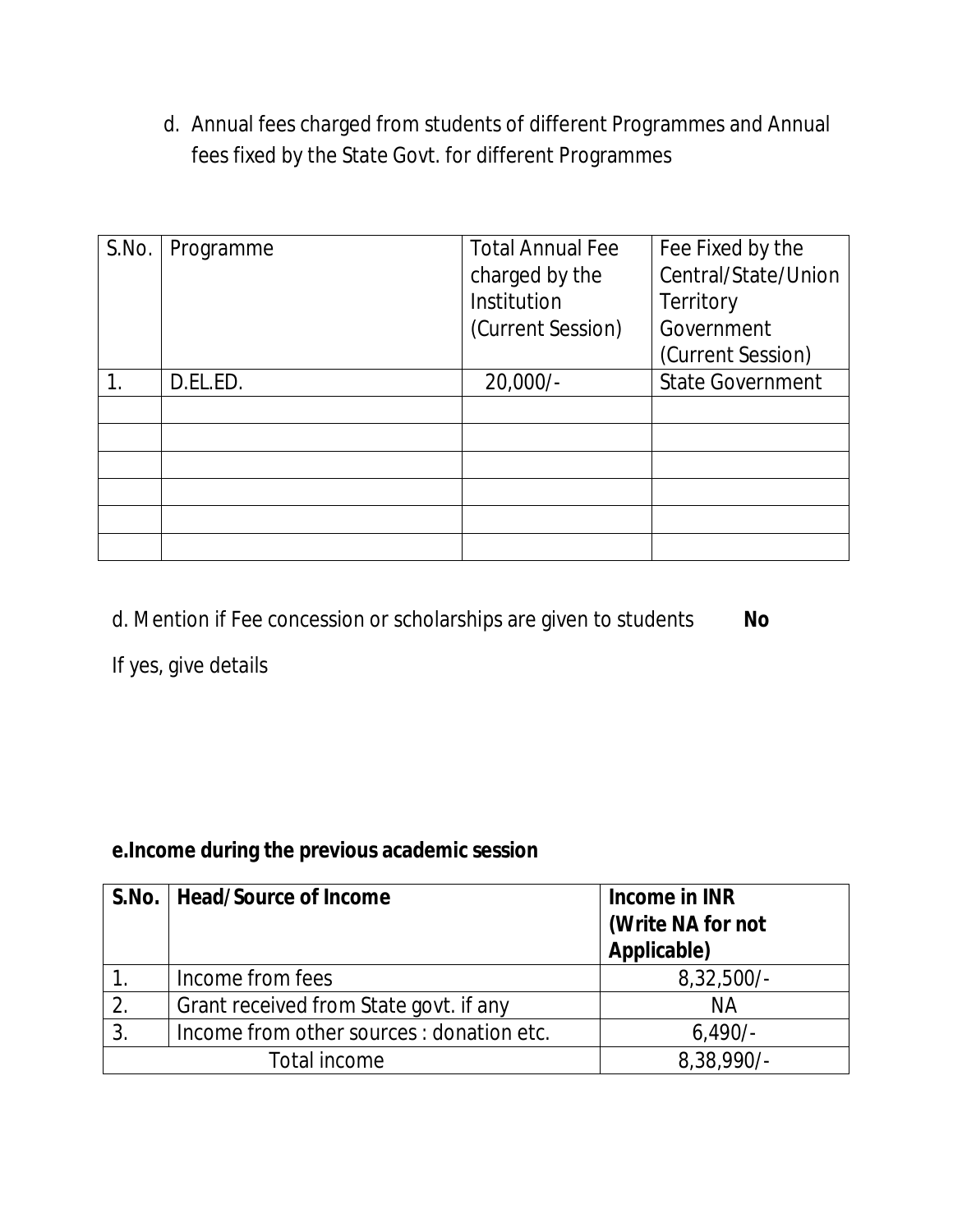| S.No. | <b>Head of Expenditure</b>                                | <b>Expenditure in INR</b><br>(Write NA for not<br>Applicable) |
|-------|-----------------------------------------------------------|---------------------------------------------------------------|
| A     | <b>Capital Expenditure</b>                                |                                                               |
| 1.    | Expenditure incurred on augmentation of<br>infrastructure | <b>NA</b>                                                     |
| 2.    | Expenditure incurred on augmentation of                   | <b>NA</b>                                                     |
|       | Infrastructure Resources                                  |                                                               |
| B     | <b>Recurring Expenditure</b>                              |                                                               |
| 3.    | <b>Staff Salary</b>                                       | 11,09,836/-                                                   |
| 4.    | Interest Payment on loans                                 | <b>NA</b>                                                     |
| 5.    | Loan Repayment                                            | <b>NA</b>                                                     |
| 6.    | Miscellaneous expenditure                                 | $540/-$                                                       |
| C     | <b>Transfer to Capital Account</b>                        |                                                               |
| 7.    | <b>Transfer to Governing Body</b>                         | <b>NA</b>                                                     |
|       | <b>Total Expenditure</b>                                  | 11,10,376/                                                    |

## **f.Expenditure during the Previous Academic Session**

g. Whether Balance Sheet of the previous Academic Session has been displayed **Yes**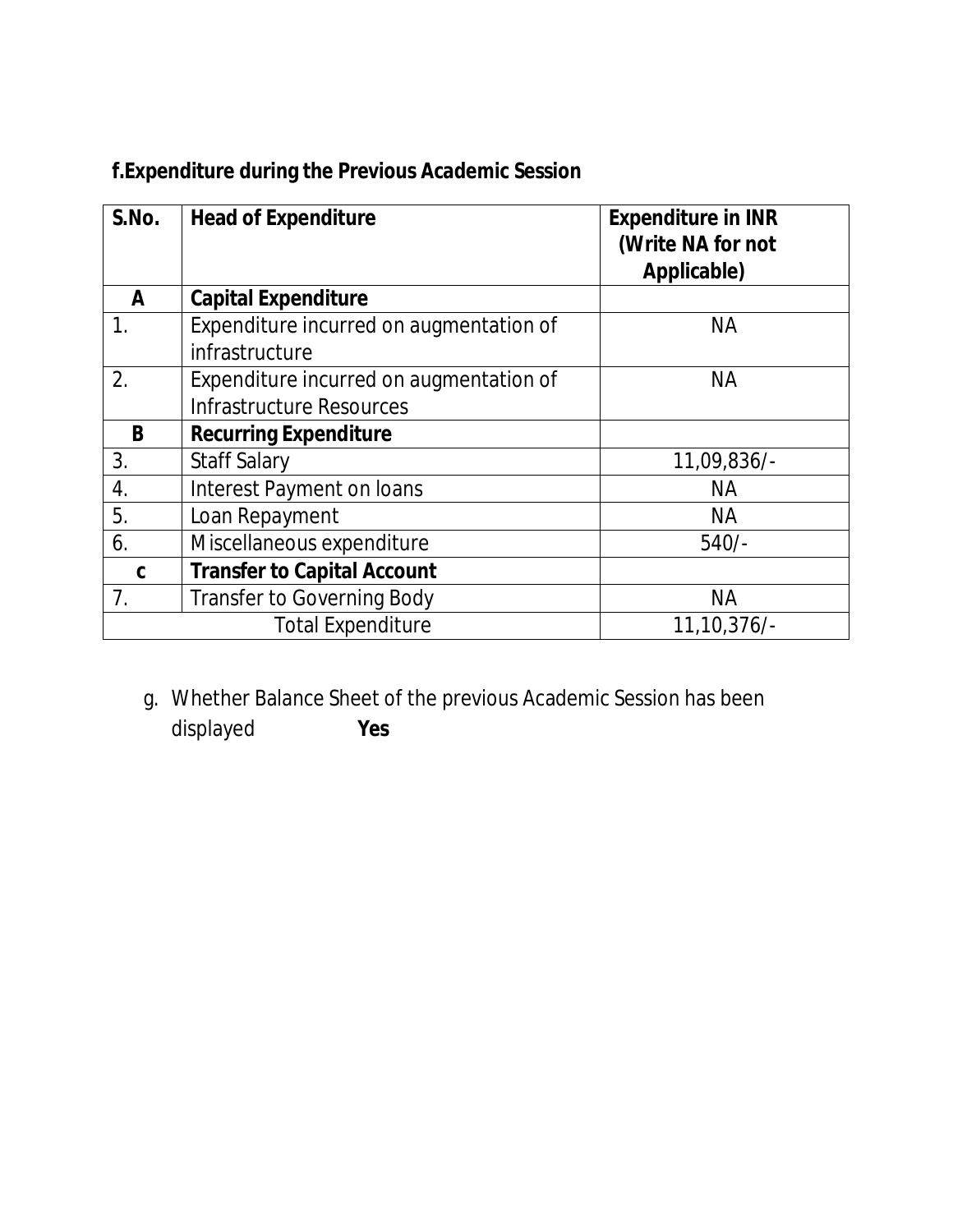| LIABILITIES                                                                                                                                                                      | AMOUNT   ASSETS |                                                                                                                                                                                                                                                                                                                                                                                                                                                                                                                                                | Nr. Patel Motor Driving School,<br>Lalgate, SURAT.<br>AMOUNT                                                                                                                                                                |
|----------------------------------------------------------------------------------------------------------------------------------------------------------------------------------|-----------------|------------------------------------------------------------------------------------------------------------------------------------------------------------------------------------------------------------------------------------------------------------------------------------------------------------------------------------------------------------------------------------------------------------------------------------------------------------------------------------------------------------------------------------------------|-----------------------------------------------------------------------------------------------------------------------------------------------------------------------------------------------------------------------------|
| Net Profit.<br>CAPITAL ACCOUNTS<br>INCOME EXP. A/C<br>SUNDRY CREDITORS<br><b>EXPENSES PAYABLE</b><br>CONTINGENCY FUND<br>DEPRECIATION FUND A/C<br>KANTHA VIBHAG NAVNIRMAN MANDAL |                 | $-426907.45$ INVESTMENTS<br>  AUDIO VISUAL AIDS A/C<br>  -1974630.3  DRAWING EOUIPMENT A/C<br>  EDUCATIONAL EQUIPMENT A/C.<br>  EQUIPMENT A/C<br>902700.001 FURNITURE A/C<br>1782999.00  LIBRARY A/C<br>1124535.00  MUSIC EQUIPMENT A/C<br>  PSYCHOLOGY LAB A/C.<br>SCIENCE LAB EQUIPMENT A/C<br>SOCIAL STUDY A/C<br>SPORT EQUIPMENT A/C.<br>CUURENT ASSETS LOAN & ADV<br>TELEPHONE DEPOSIT A/C<br>SUNDRY DEBTORS<br>CASH BALANCE<br>CASH A/C<br>BANK BALANCE<br>AXIS BANK LTD.<br>THE SURAT PEOPLE CO.OP. BANK LTD   1148.71<br>CLOSING STCOK | The contract that the form into the same state and<br>20490.001<br>9425.00<br>6160.00<br>436416.001<br>475106.00<br>321352.001<br>18720.001<br>8750.00<br>31596.001<br>12933.001<br>4850.00<br>500.00<br>619.00<br>60630.55 |
|                                                                                                                                                                                  |                 | Closing Stock                                                                                                                                                                                                                                                                                                                                                                                                                                                                                                                                  |                                                                                                                                                                                                                             |
|                                                                                                                                                                                  | 1408696.261     |                                                                                                                                                                                                                                                                                                                                                                                                                                                                                                                                                | 1408696.26                                                                                                                                                                                                                  |
|                                                                                                                                                                                  |                 | 03<br>1433<br>P IOOV                                                                                                                                                                                                                                                                                                                                                                                                                                                                                                                           | FOR ASHISH MODI & CO.<br><b>CHARTERED ACCOUNTANTS</b><br>N. MISTRY<br>MEHUZ<br><b>ARTNERI</b><br><b>M. NO. 136988</b>                                                                                                       |
|                                                                                                                                                                                  |                 | <b>2 7 JUL 2016</b>                                                                                                                                                                                                                                                                                                                                                                                                                                                                                                                            |                                                                                                                                                                                                                             |
|                                                                                                                                                                                  |                 |                                                                                                                                                                                                                                                                                                                                                                                                                                                                                                                                                |                                                                                                                                                                                                                             |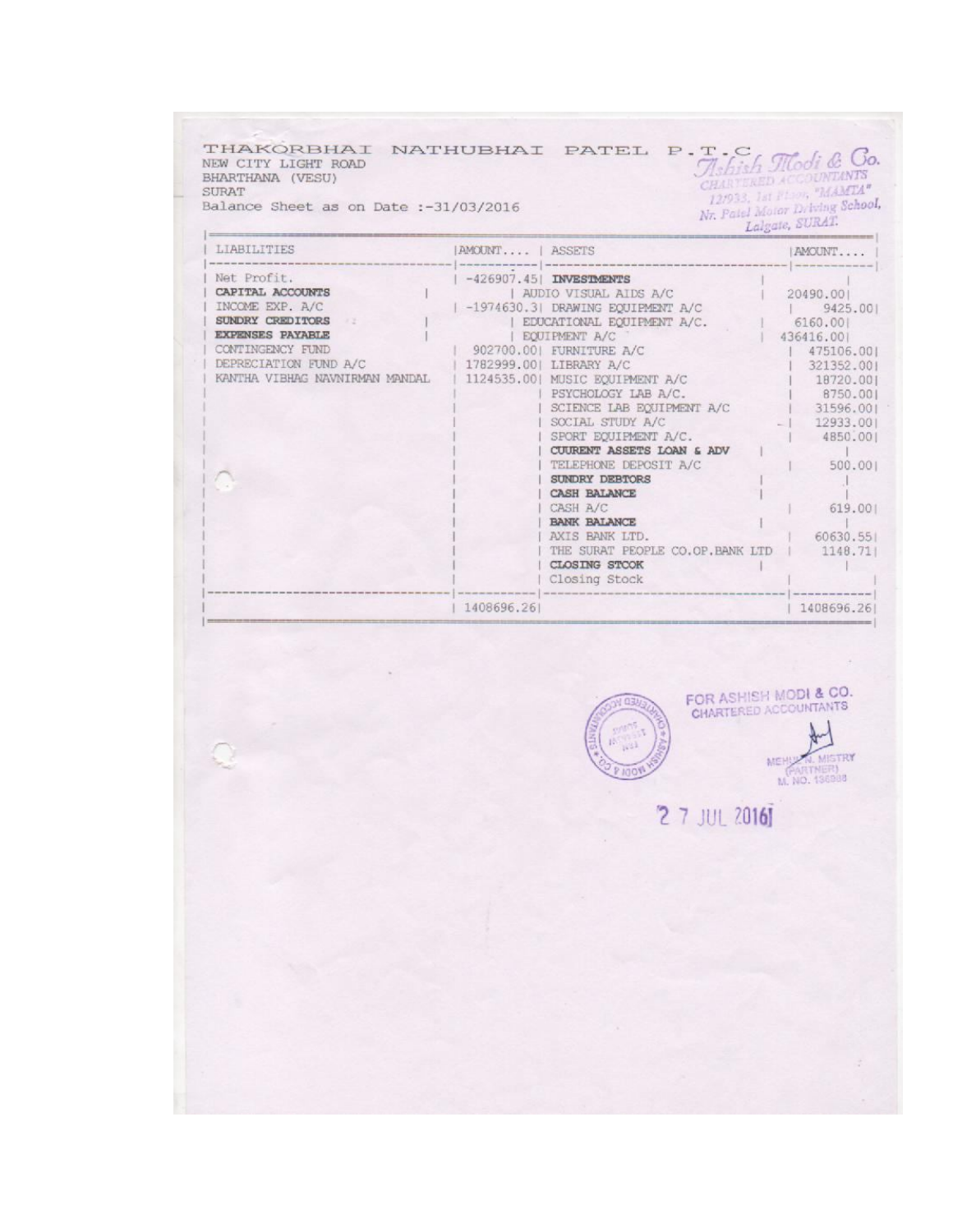**Note:** Balance Sheet of the previous Academic Session be displayed

### **5. Instructional Resources**

### **A. Library**

- a) Sitting capacity in the Reading Room
- b) Number of books
- c) Number of Titles
- d) Number of reference books like encyclopaedias, dictionaries

Documents, reports etc.

- e) Names of journals subscribed
- i. Balshrushti
- ii. Balvikas
- iii. Sarita
- iv. Balvihar
- v. Competition success
- vi. Applied Science
- vii.

viii.

ix.

x.

f) Number of books added during the previous academic session

--------

50

1141

12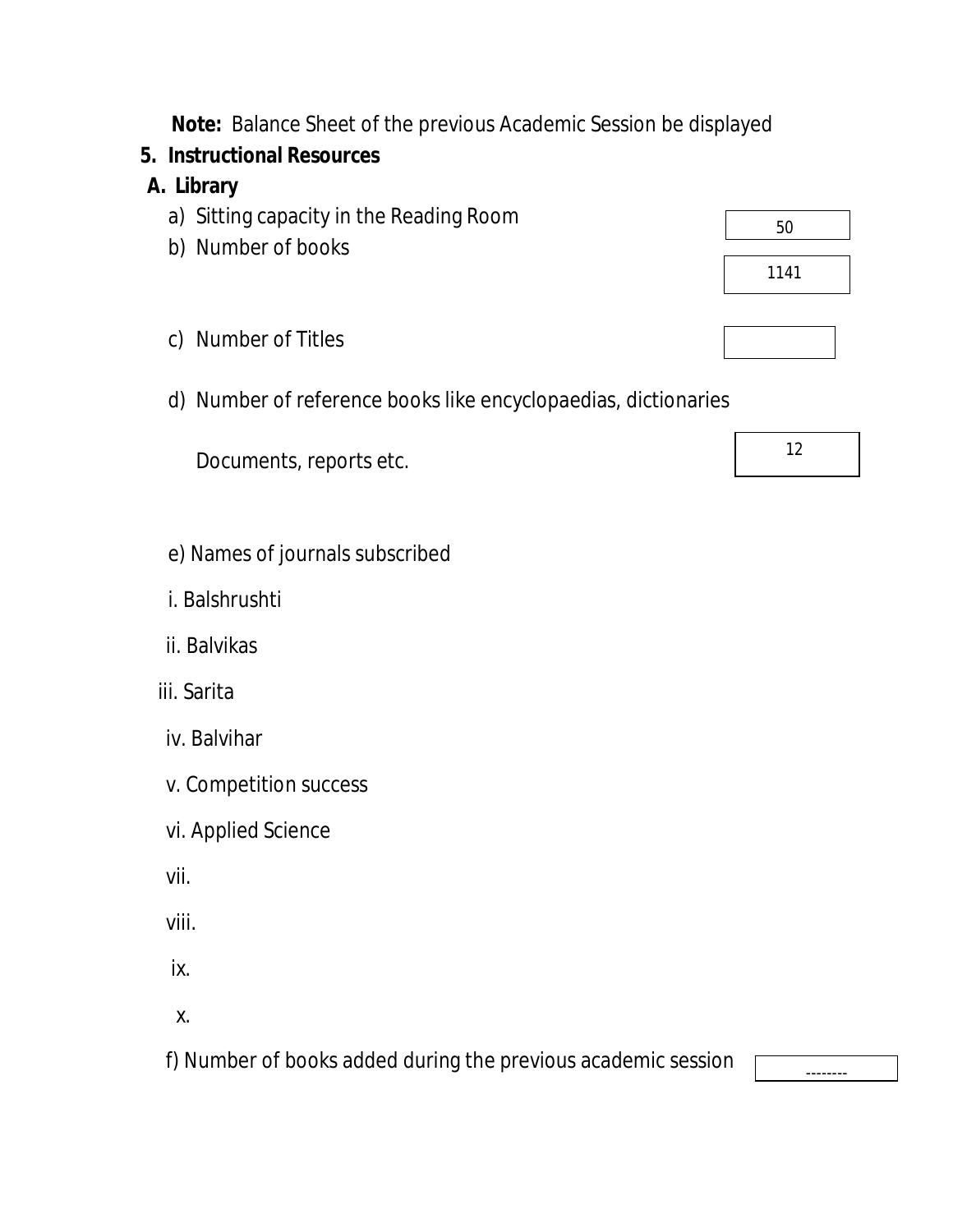|                                     |             | g) Number of books added during the current academic session                                                                                                            |                  |          |
|-------------------------------------|-------------|-------------------------------------------------------------------------------------------------------------------------------------------------------------------------|------------------|----------|
| $\bullet$<br>$\bullet$<br>$\bullet$ |             | <b>B. ICT Resource Centre</b><br>Number of Computer systems<br>Availability of Internet facility<br>Accessibility of Internet facility to students<br>Number of CD ROMs | <b>No</b><br>Yes | 60<br>10 |
|                                     | i.<br>ii.   | Number of Resources added during the Current Session<br>Name of Resource<br>Home Theator                                                                                |                  | 1        |
|                                     | iii.<br>iv. |                                                                                                                                                                         |                  |          |
| i. Laptop                           |             | Number of Resources added during the previous academic Session<br>Name of Resource                                                                                      |                  |          |
| ii. C.P.U.                          |             |                                                                                                                                                                         |                  | 1        |
|                                     |             |                                                                                                                                                                         |                  |          |

**C. Art & Craft Resource Centre** (Essential items available be mentioned)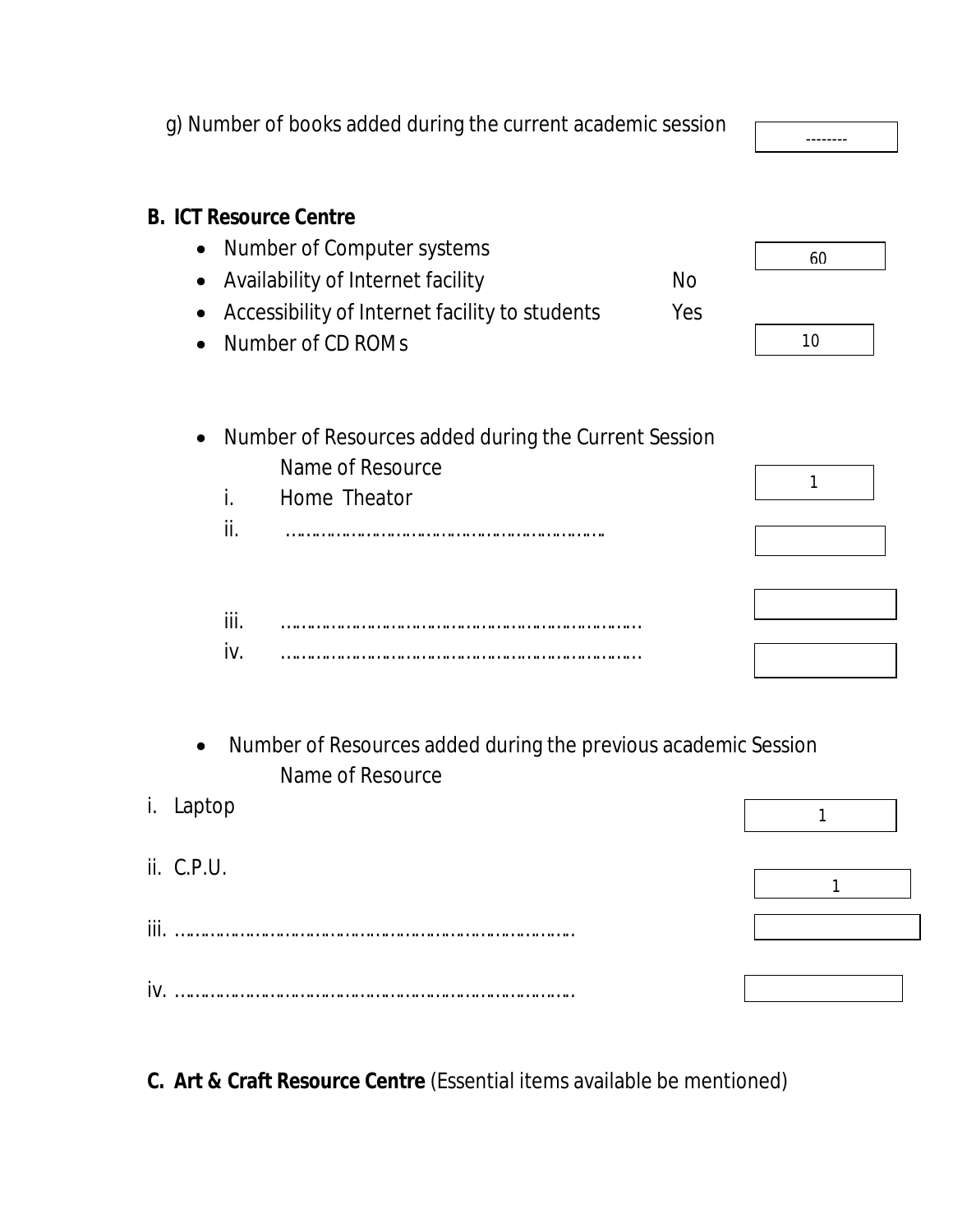- i Charts for different subject
- ii. Science Model

iii. Banerse for different subject

iv Maps

v……………………………………………………………………………………………………

vi …………………………………………………………………………………………………..

## Number of Resources added during the previous academic session Name of Resource

| <b>iii</b> |  |
|------------|--|

---------

iv…………………………------------……………………………………..

# **D. Curriculum Laboratory** (Essential items available be mentioned)

| S.No. | Resources for Curriculum Laboratory       | Write "A" for Available |
|-------|-------------------------------------------|-------------------------|
|       |                                           | and "NA" for not        |
|       |                                           | Available               |
| İ.    | Resources for English Language            | " $A$ "                 |
| ii.   | <b>Resources for Science Education</b>    | " $A$ "                 |
| iii.  | Resources for Social Science Education    | "A"                     |
| İV.   | Resources for Regional Language Education | "A"                     |
| V.    | <b>Resources for Core Mathematics</b>     | " $A$ "                 |
| Vİ.   | Overhead Projector/Notice Boards/ Black   | "A"                     |
|       | <b>Boards</b>                             |                         |
| vii.  |                                           |                         |
| viii. |                                           |                         |
| Iх    |                                           |                         |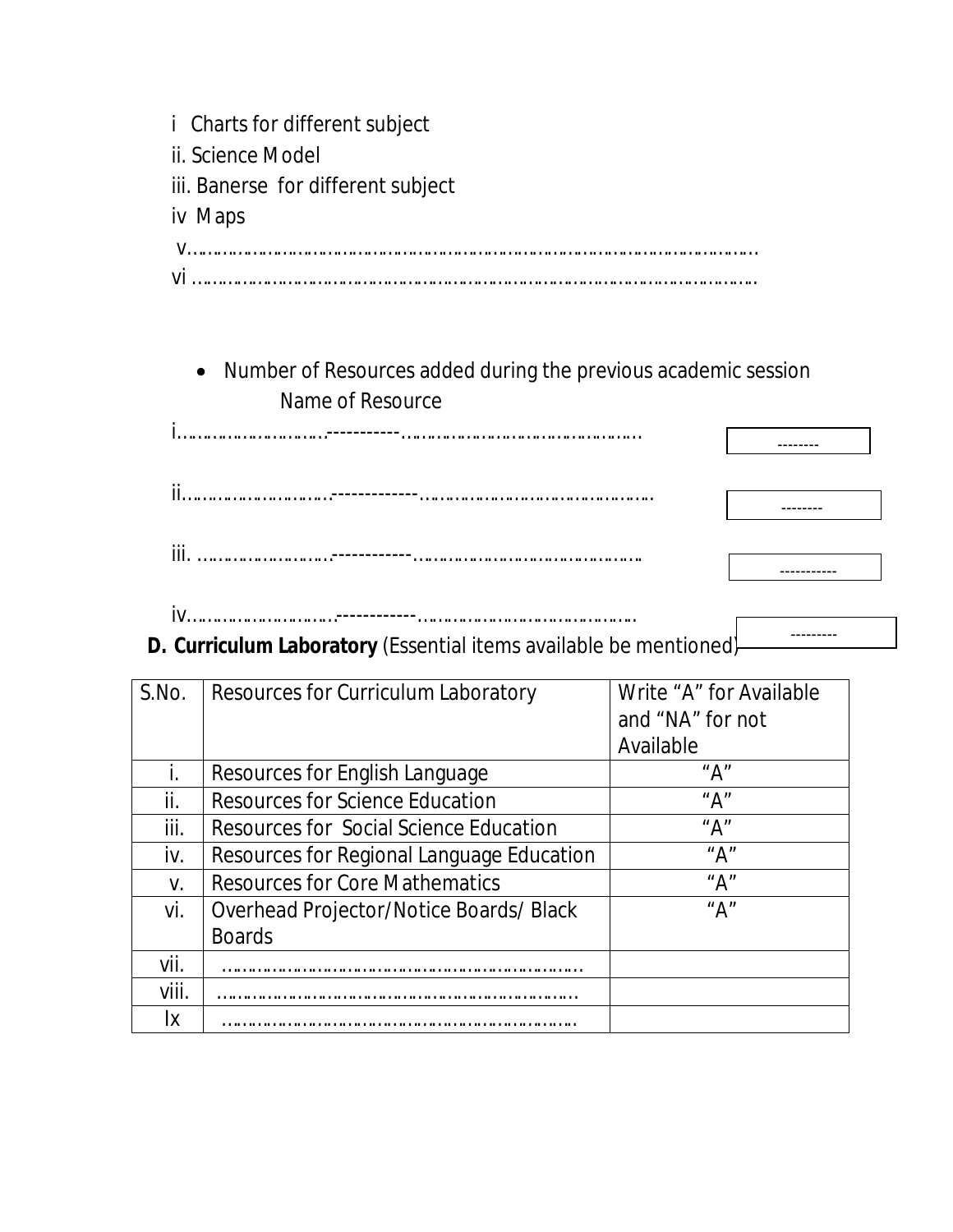Number of Resources added during the previous academic session Name of Resource

| ٠    |  |
|------|--|
| ji.  |  |
| iii. |  |
| iv   |  |

**E.Physical Education Resource Centre** (Essential items available be mentioned)

| i Cricket kit.               |
|------------------------------|
| iiBadminton kit.             |
| iiiLezim                     |
| ivDumbels                    |
| $v_{\dots}, v_{\dots}$ Drums |
|                              |

 Number of Resources added during the previous academic session Name of Resource

| -ii |  |
|-----|--|
| iii |  |
|     |  |
|     |  |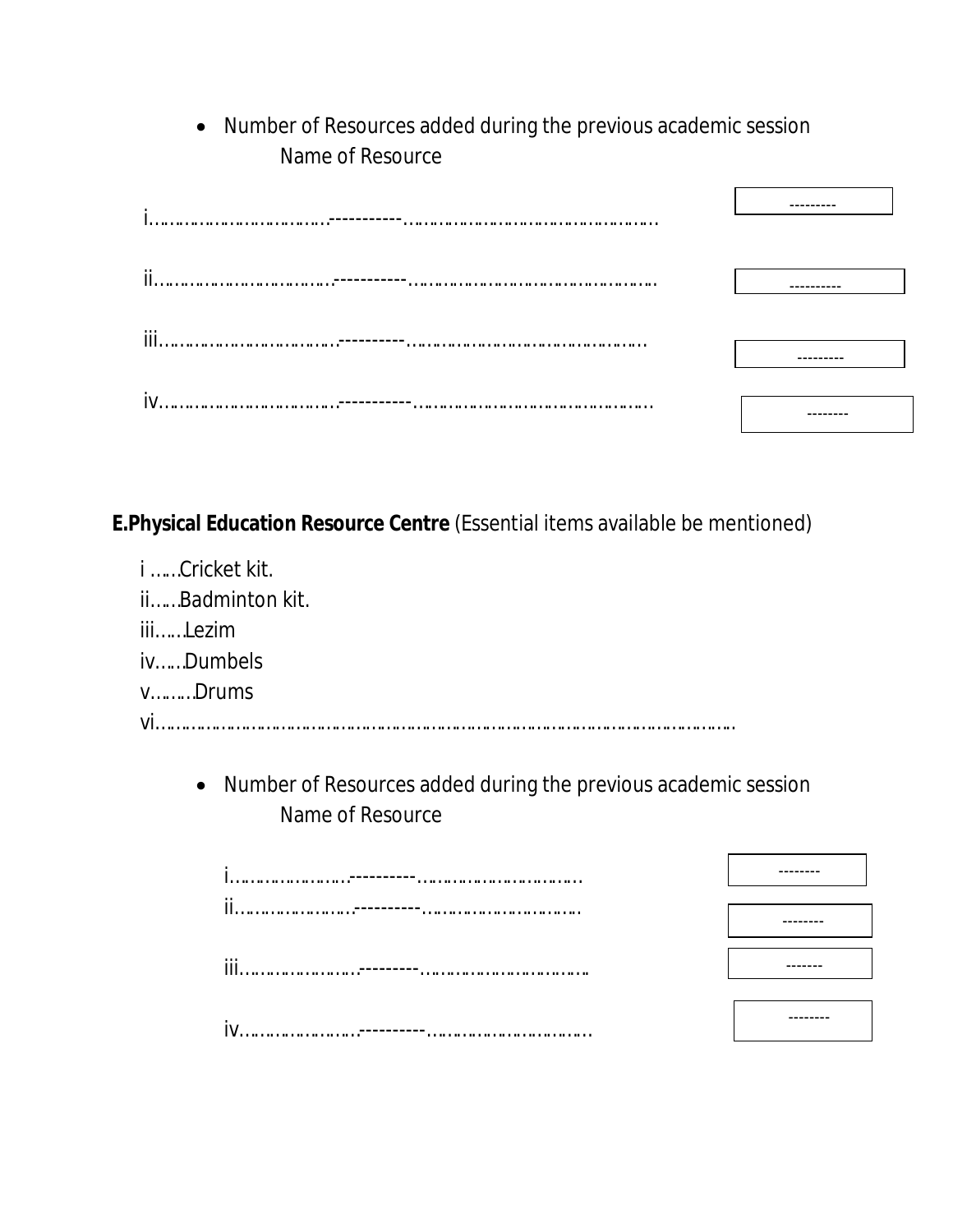#### **6.Academic Management**

In this section, the TEIs are required to provide the following information:

| • Daily working hours                                        | 6.30 |
|--------------------------------------------------------------|------|
| • Number of working days in a week                           | 38   |
| • Total no. of working days in the previous academic session | 238  |
| • Average daily attendance during the current session        | 42   |

• Programme – wise Results of Students for last three years

| Pass % age in the final examination during the last three academic sessions |          |                                               |        |                 |  |
|-----------------------------------------------------------------------------|----------|-----------------------------------------------|--------|-----------------|--|
| S.No.                                                                       |          | Programme   Session 2013-14   Session 2014-15 |        | Session 2015-16 |  |
|                                                                             | D.EL.ED. | 94.44%                                        | 68.97% | 100%            |  |

 Number of Ex-students of the Institution who qualified in the Central or State Eligibity Test during the Previous two years:

| Year | Number of<br><b>Students</b><br>Appeared | <b>Number of Students Qualified</b> |
|------|------------------------------------------|-------------------------------------|
|      |                                          |                                     |
|      |                                          |                                     |

 Mention the value added courses if offered by the TEI on own its initiative

……………------------………………………………………………………………. ……………------------………………………………………………………………….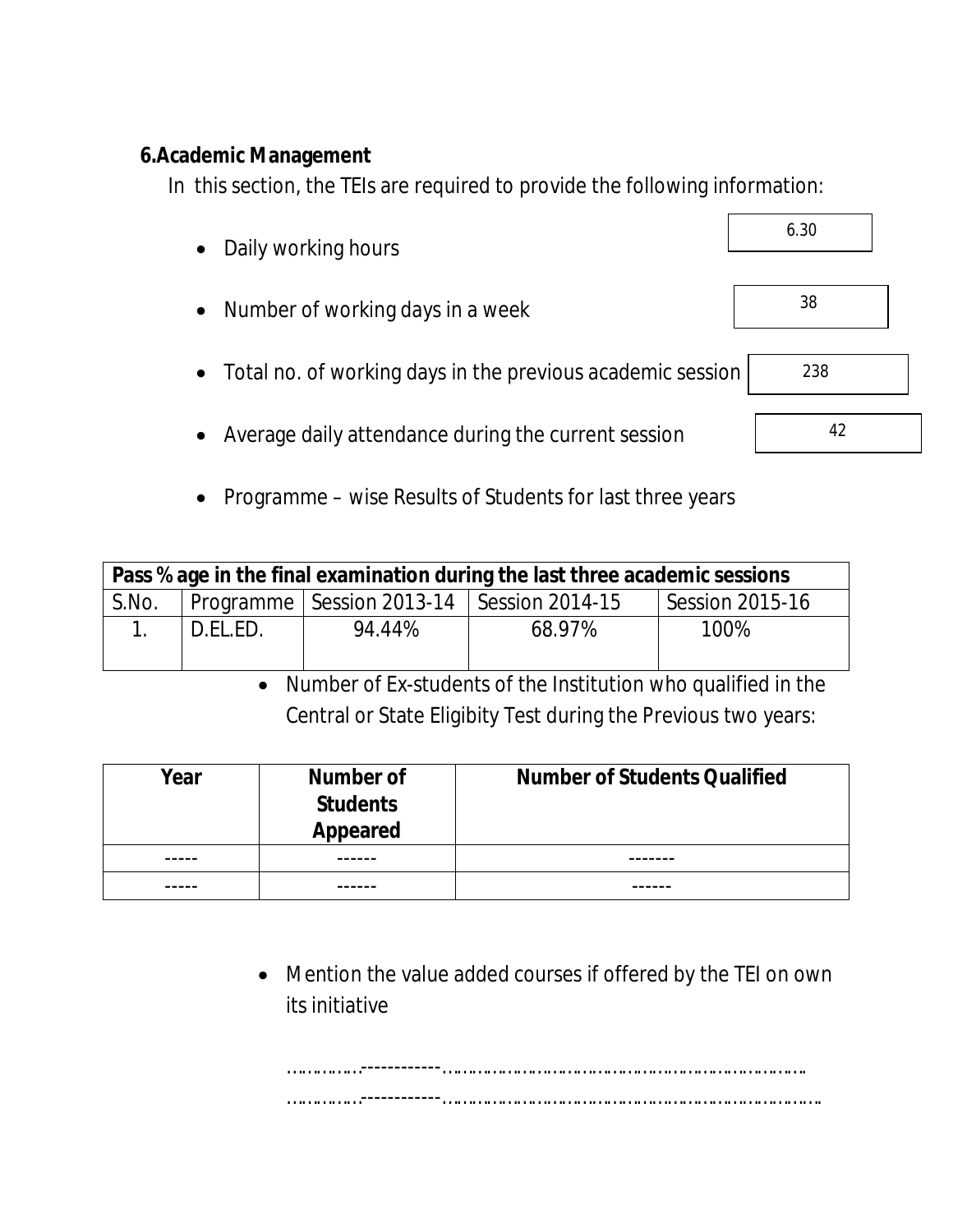Name & Number of schools available for internship during the current session

| a) Govt./Govt. aided Schools<br>i Aaganwadi Bharthana School        |
|---------------------------------------------------------------------|
|                                                                     |
|                                                                     |
| b) Private recognized Unaided School                                |
| iDecent Child School                                                |
| iiSt.Andrews School                                                 |
| iiiGurukrupa School                                                 |
| ivSunrays School                                                    |
| vParvati School                                                     |
| viCreative kids School                                              |
| c) Rural Schools                                                    |
|                                                                     |
|                                                                     |
|                                                                     |
|                                                                     |
| d) Urban Schools                                                    |
|                                                                     |
|                                                                     |
| iii                                                                 |
|                                                                     |
| Total number of internship days in the previous academic<br>session |

• Total number of Mentor teachers associated with the Internship Programme 5

40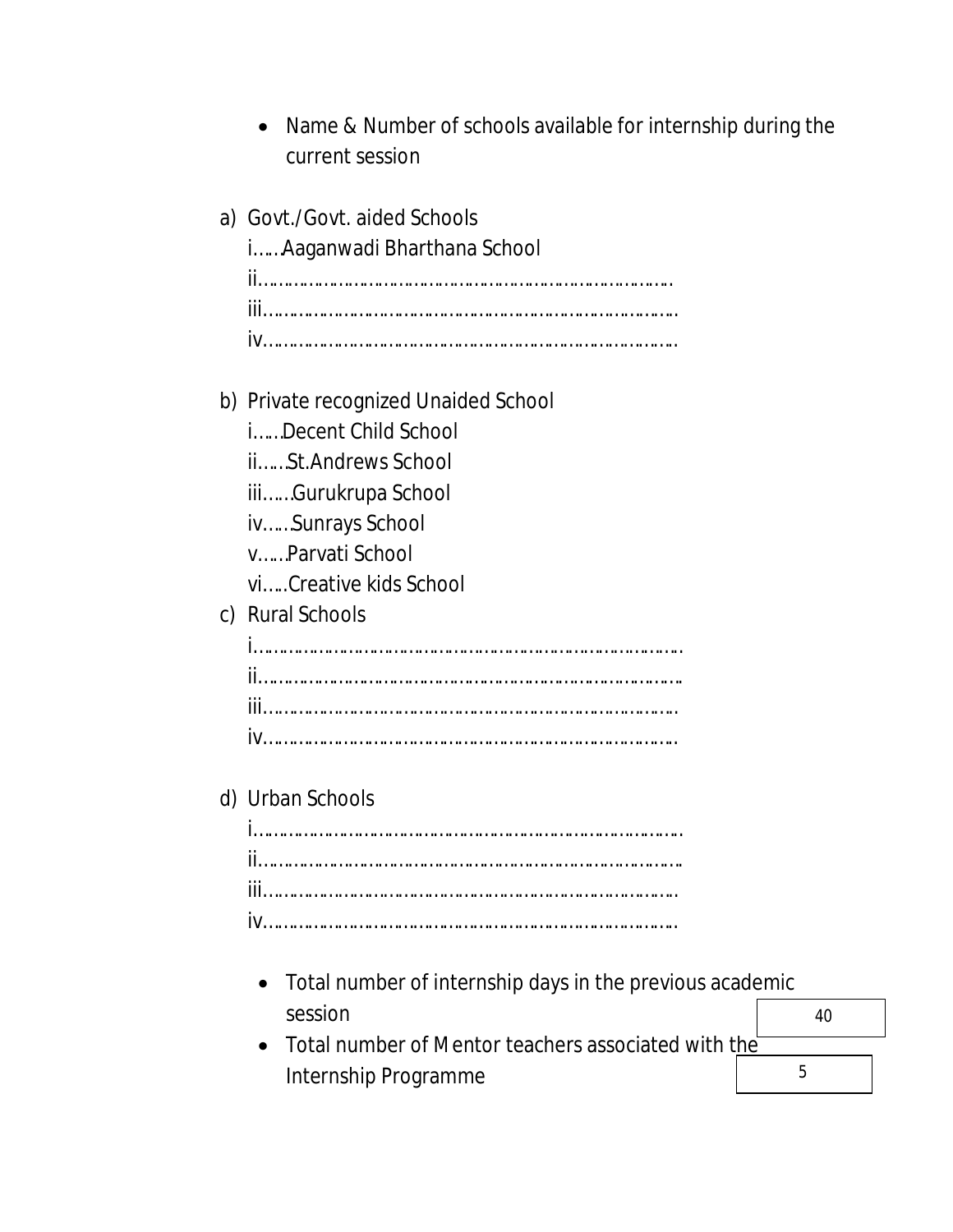- Did the institution conduct orientation programme for the students before the commencement of Internship **Yes**
- Did the Institution conduct the Planning cum consultation meeting with the Heads of Internship Schools ? **Yes**
- Details of Internship School

| S.No. | Name of the school                            | Location<br>(Rural/Urban/Rural) | <b>Management</b><br>Aided/Private Unaided)<br>(Government/Government | <b>school</b><br>Total no. of students in the | Distance from the TEI | deputed for Internship<br>No. of student teachers |
|-------|-----------------------------------------------|---------------------------------|-----------------------------------------------------------------------|-----------------------------------------------|-----------------------|---------------------------------------------------|
| 1.    | Decent<br>Child<br>School                     | Urban                           | Private<br>Unaided                                                    | 550                                           | 6 km.                 | 19/3                                              |
| 2.    | St.Andre<br>ws School                         | Urban                           | Private<br>Unaided                                                    | 250                                           | 6 km.                 | 19/2                                              |
| 3.    | Gurukrup<br>a School                          | Urban                           | Private<br>Unaided                                                    | 400                                           | 8 km.                 | 44/3                                              |
| 4.    | Sunrays<br>School                             | Urban                           | Private<br>Unaided                                                    | 500                                           | 9 km.                 | 44/3                                              |
| 5.    | Parvati<br>School                             | Urban                           | Private<br>Unaided                                                    | 400                                           | 8 km.                 | 44/3                                              |
| 6.    | Creative<br>kids<br>School                    | Urban                           | Private<br>Unaided                                                    | 50                                            |                       | 25/1                                              |
| 7.    | Aanganw<br>adi<br><b>Bharthan</b><br>a School | Rural                           | Government<br>Aided                                                   | 25                                            | 1km.                  | 25/1                                              |
| 8.    |                                               |                                 |                                                                       |                                               |                       |                                                   |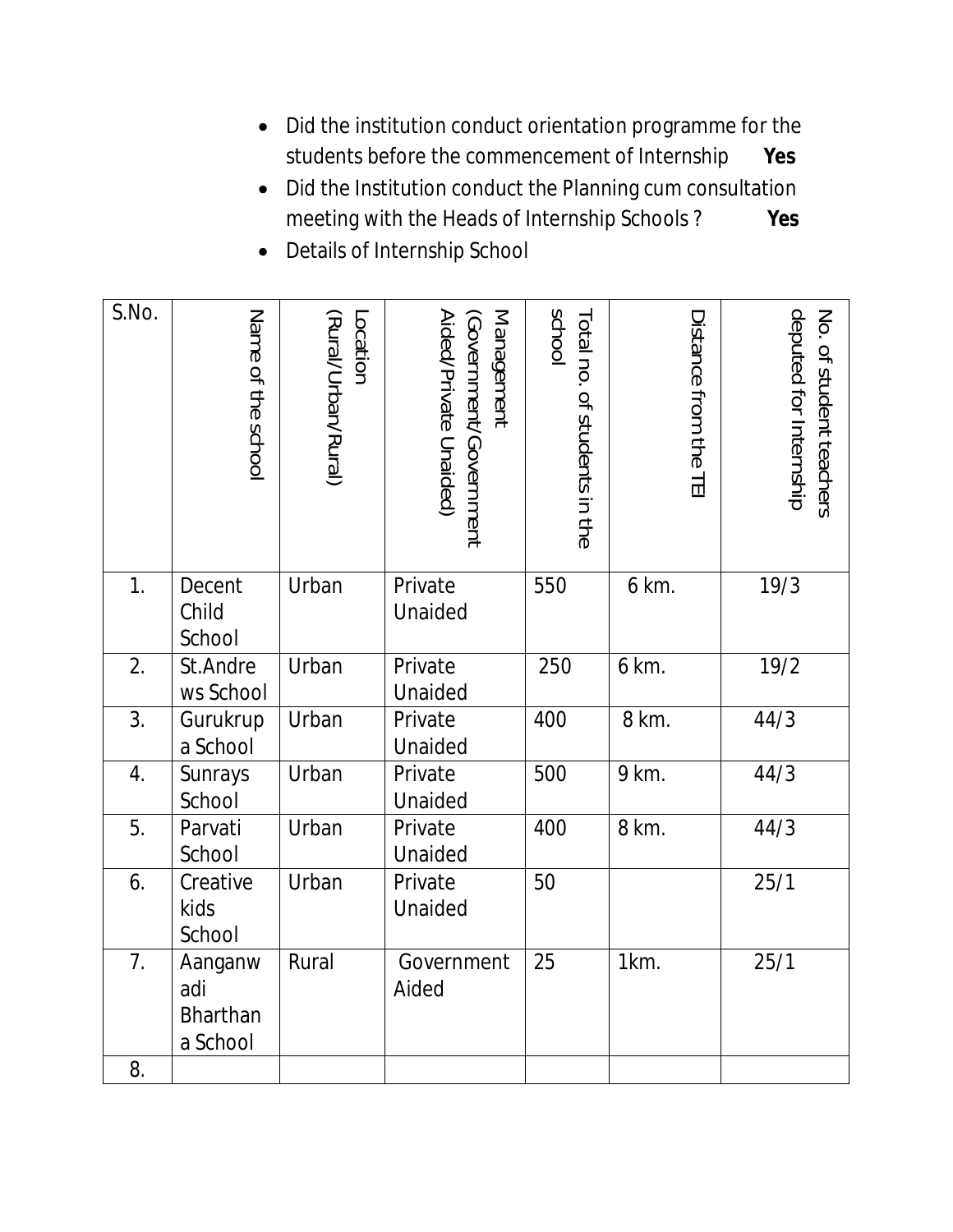Details of Academic Programmes like Conference, Seminars, Workshops, Training Programmes organized, during the previous academic session :

**Conference** -------

Seminars and Workshop Work shop for Mind Power

Training Programmes Training for how to build value education among child. Use of TLM for teaching.

 Details of events/Celebrations organized during the previous academic session :

Competitions like Mehandi, Thali decoration , Card making,Talent show etc. Celebration of Navratri, Gandhi Jayanti, Teachers day, Id, Ganesh Utsav etc.

### **7.Governance Structures** :

- a) Has the institution Constituted the Management Committee Yes/No
- $\bullet$  If yes, display the composition along with names of the members mentioning their names, Qualification, Profession/ Occupation etc. Details of the members of the Management Committee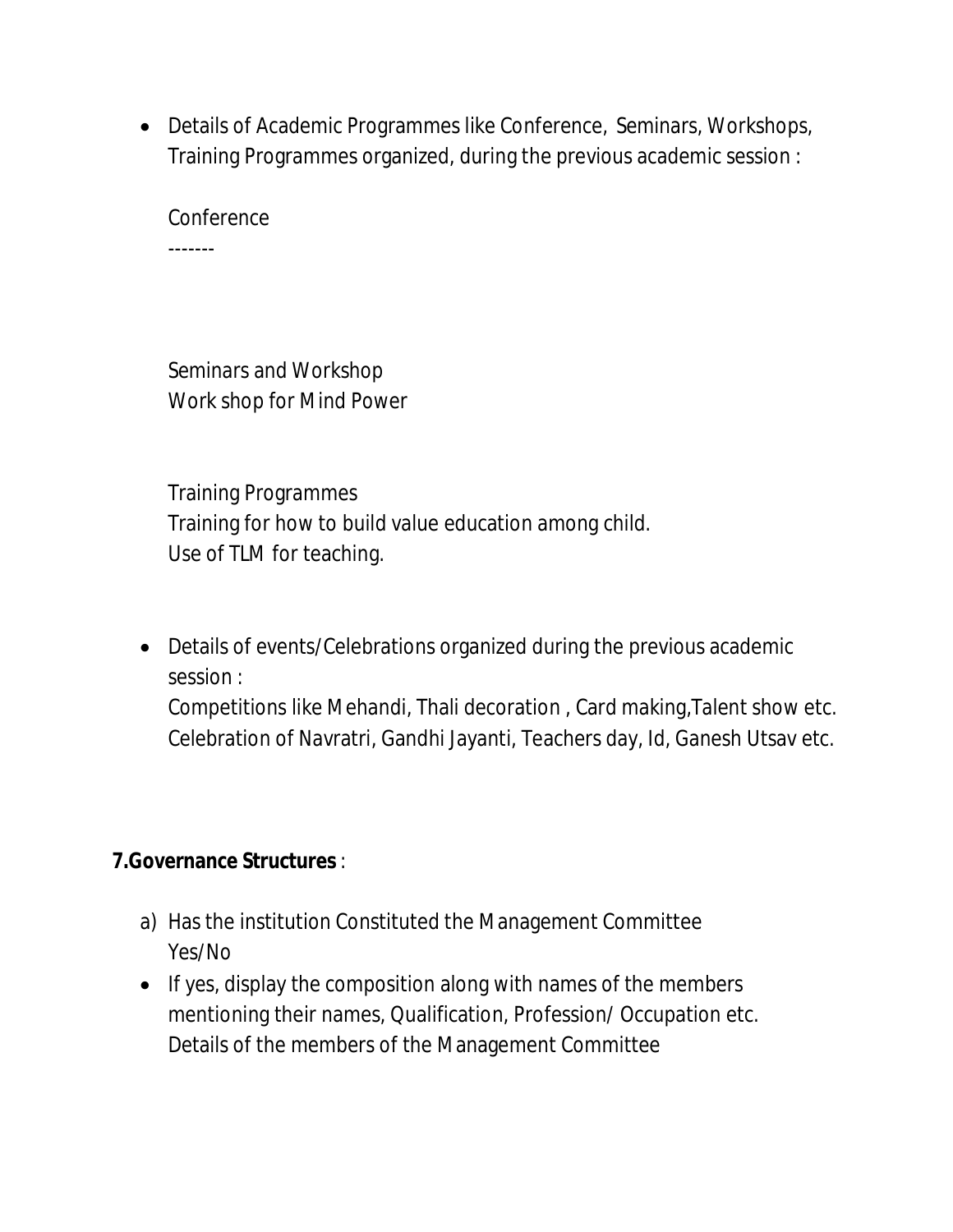| S.  | Name                           | Educational                     | Professional    | Designation   |
|-----|--------------------------------|---------------------------------|-----------------|---------------|
| No. |                                | Qualification                   | Occupation      |               |
| 1.  | Sunilbhai Natvarbhai Patel     | B.Com.                          | Social          | President     |
|     |                                |                                 | worker          |               |
| 2.  | Mahendrabhai Ratanjibhai Patel | M.A.                            | Social          | Vice-         |
|     |                                |                                 | worker          | President     |
| 3.  | Mansukhbhai Thakorbhai Patel   | 7 <sup>th</sup> Pass            | Agriculture     | Vice-         |
|     |                                |                                 |                 | President     |
| 4.  | Vijaybhai Bhanabhai Patel      | D.M.E.                          | <b>Business</b> | Secretary     |
| 5.  | Mohanbhai Bhanabhai Patel      | 7 <sup>th</sup> Pass            | Agriculture     | Joint         |
|     |                                |                                 |                 | Secretary     |
| 6.  | Hasmukhbhai Chaganbhai Patel   |                                 |                 | Member        |
| 7.  | Rajubhai Gijubhai Patel        | S.S.C.                          | Agriculture     | Member        |
| 8.  | Hiteshbhai Durlabhbhai Patel   | B.Sc.                           | <b>Business</b> | Member        |
| 9.  | Kamleshbhai Dhansukhbhai Patel | F.Y.B.Com.                      | <b>Business</b> | <b>Member</b> |
| 10. | Pankajbhai Natvarbhai Patel    | <b>B.E.Civil</b>                | Architect       | Member        |
| 11. | Mohanbhai Chhimkabhai Patel    | B.Com.                          | Agriculture     | <b>Member</b> |
| 12. | Arjunbhai Shantilal Patel      | B.A.                            | <b>Business</b> | Member        |
| 13. | Jayantibhai Bhanabhai Patel    |                                 | Agriculture     | Member        |
| 14. | Ravindrabhai Ratilalbhai Patel |                                 | Agriculture     | Member        |
| 15. | Kanaiyabhai Thakorbhai Patel   | $\overline{7}^{\text{th}}$ Pass | <b>Business</b> | Member        |
| 16. | Navnitbhai Motibhai Patel      | F.Y.B.Sc.                       | Agriculture     | Member        |
| 17. | Chhaganbhai Dayalbhai Patel    | B.Com.                          | Agriculture     | Member        |
| 18. | Manilalbhai Ramjibhai Patel    | S.S.C.                          | Agriculture     | Member        |
| 19. | Nirmalaben Mahendrabhai Patel  |                                 |                 | Member        |
| 20. | Bhagubhai Ramjibhai Patel      | 7 <sup>th</sup> Pass            | Agriculture     | Member        |
| 21. | Padmakarbhai N.Farsole         | M.A., M.Ed.                     | Social          | Member        |
|     |                                |                                 | worker          |               |
| 22. | Mangubhai Chimanbhai Patel     | B.Com.                          | Agriculture     | Member        |
| 23. | Chhimubhai Gopalbhai Patel     | S.S.C.                          | <b>Business</b> | Member        |
| 24. | Nathubhai Naranbhai Patel      | S.S.C.                          | Agriculture     | Member        |
| 25. | Chhimubhai Govindbhai Patel    |                                 | Agriculture     | Member        |

Note :

i. **Profession/Occupation** : Educationist, Business, Agriculture, Medical Professional, etc.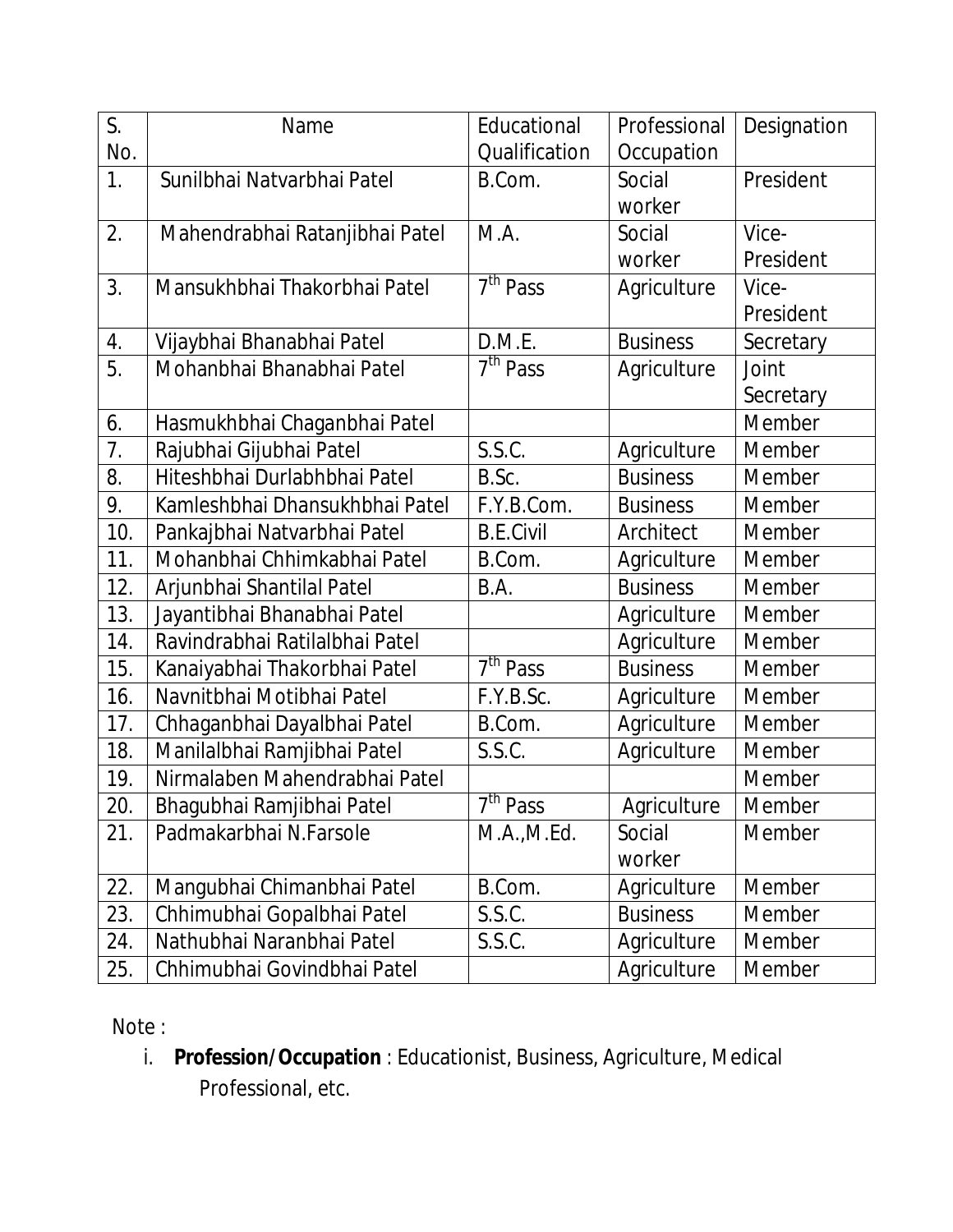ii. **Designation :** Chairman, Member Secretary, Correspondent, Manager etc.

| No. of meetings of the Management Committee held during the Previous                                         |                |  |  |
|--------------------------------------------------------------------------------------------------------------|----------------|--|--|
| academic session.<br>b) Has Institution established a Grievance Redressal Mechanism?<br>If yes, give details | 4<br><b>No</b> |  |  |
| c) Has institution established anti – ragging mechanism?<br>If yes, give details                             | <b>No</b>      |  |  |
| d) Has the Institution constituted the Quality Assurance Cell?                                               | No             |  |  |

e) Mention if any other structure has been created to enhance effectiveness of the Institution

------------------------------\_\_\_\_\_\_\_\_------------------------------------------------------

#### **8. Revision/Modification of Website**

- i. Academic session in respect of which above information in Part II is provided.
- ii. Date of last Revision of website……………………--------…………………………………
- iii. Periodicity of Website Revision